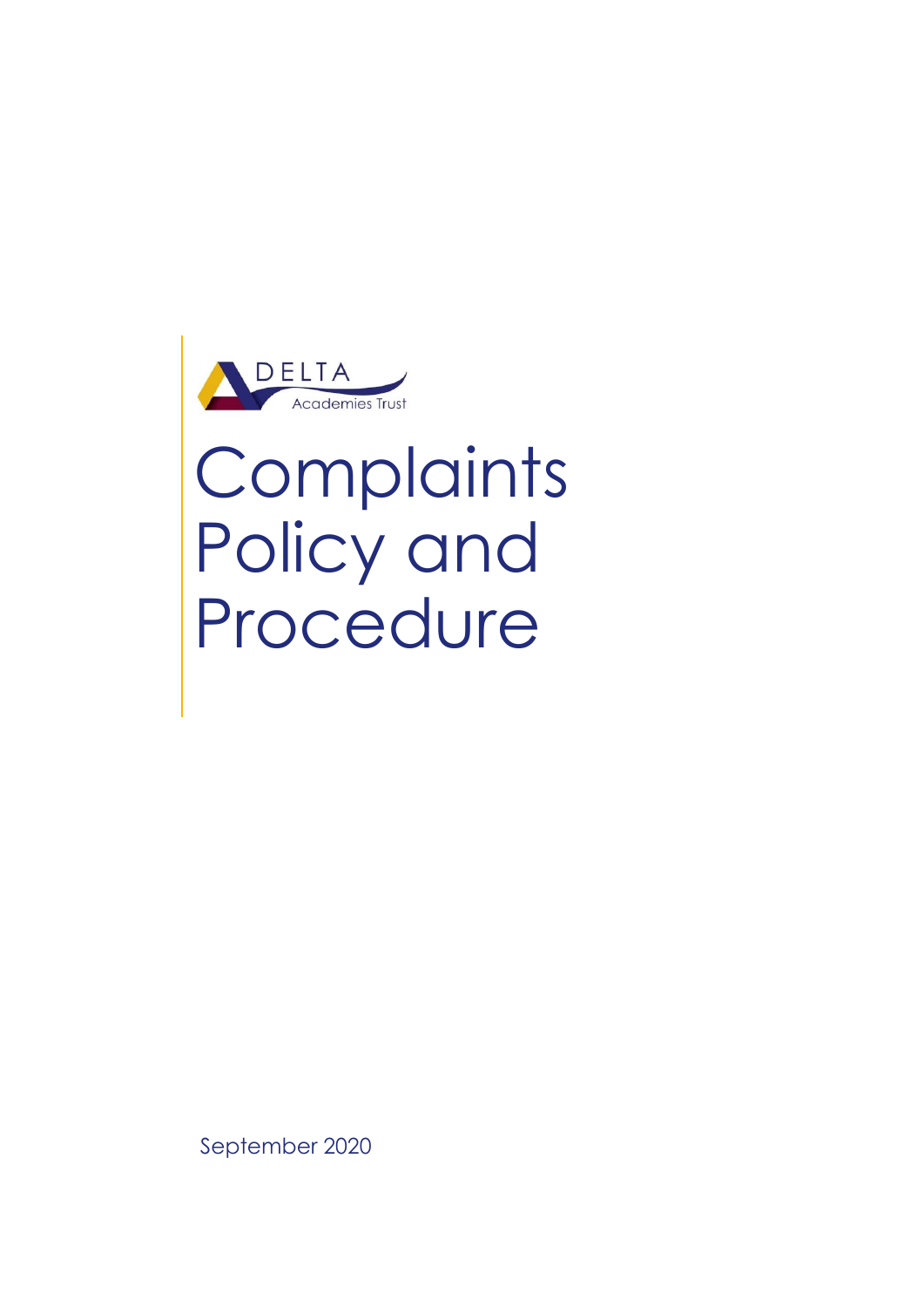# <span id="page-1-0"></span>**CONTENTS**

| 1.  |                                                                        |  |
|-----|------------------------------------------------------------------------|--|
| 2.  |                                                                        |  |
| 3.  |                                                                        |  |
| 4.  |                                                                        |  |
| 5.  |                                                                        |  |
| 6.  |                                                                        |  |
| 7.  |                                                                        |  |
| 8.  | Procedures for Handling Unreasonably Persistent, Harassing, Vexatious, |  |
| 9.  |                                                                        |  |
| 10. |                                                                        |  |
|     |                                                                        |  |
|     |                                                                        |  |
|     |                                                                        |  |

# <span id="page-1-1"></span>**DOCUMENT CONTROL**

#### **Who is this policy for?**

This policy and procedure applies to all employees of Delta Trust Academies (Delta).

## **This Policy Statement**

The aim of this policy and accompanying procedure is to achieve a fair, effective and speedy resolution of employee and stakeholder concerns relating to an Academy or the Trust, or to the services that we provide.

## **Protective marking**

Not protectively marked.

## **Review date**

This policy will next be reviewed before September 2022.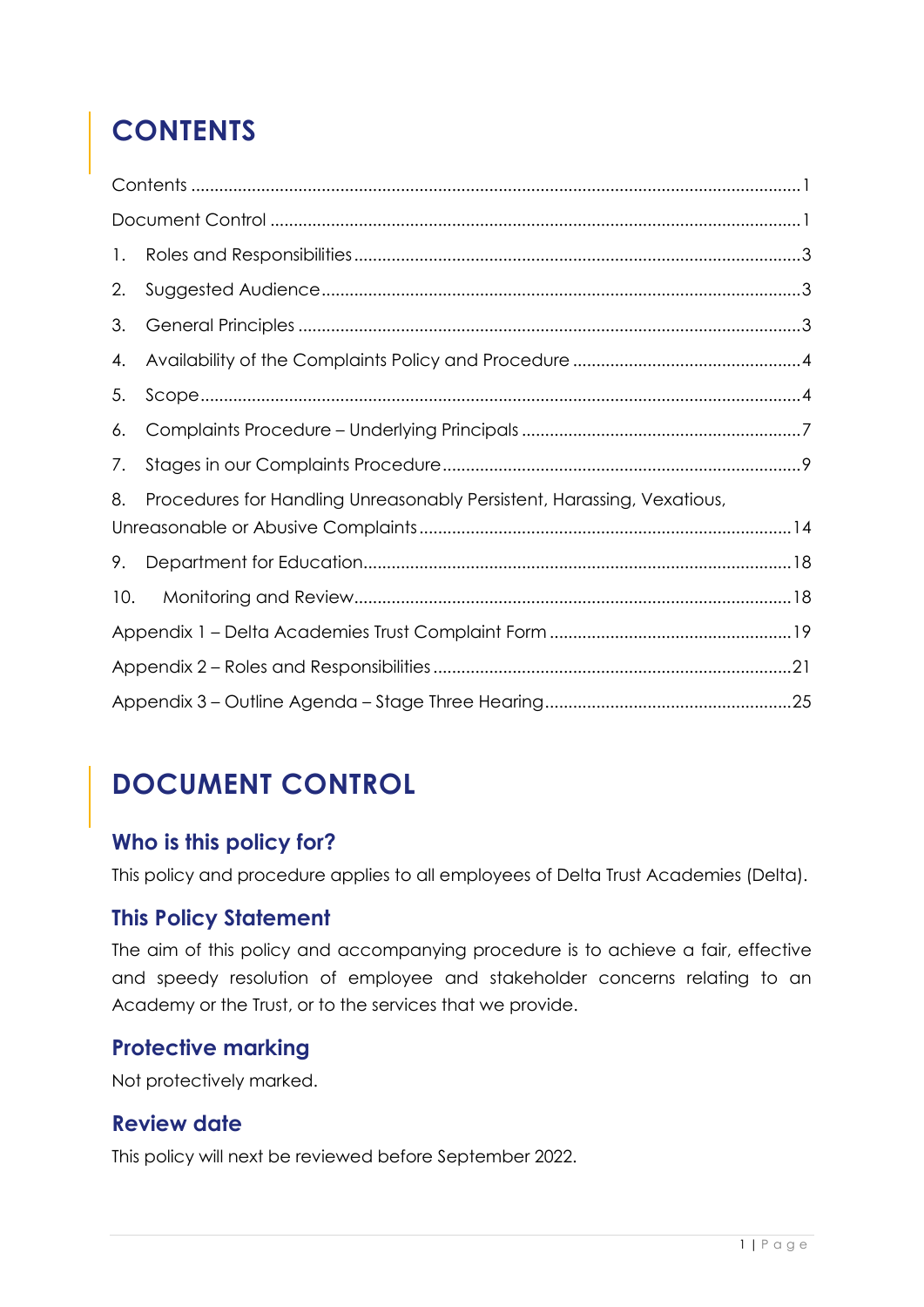## **Revision History**

| <b>REVISION DATE</b> |           | <b>DESCRIPTION</b> | <b>AUTHOR</b> |
|----------------------|-----------|--------------------|---------------|
| a                    | Sept 2020 |                    | Emma<br>Mayor |
|                      |           |                    |               |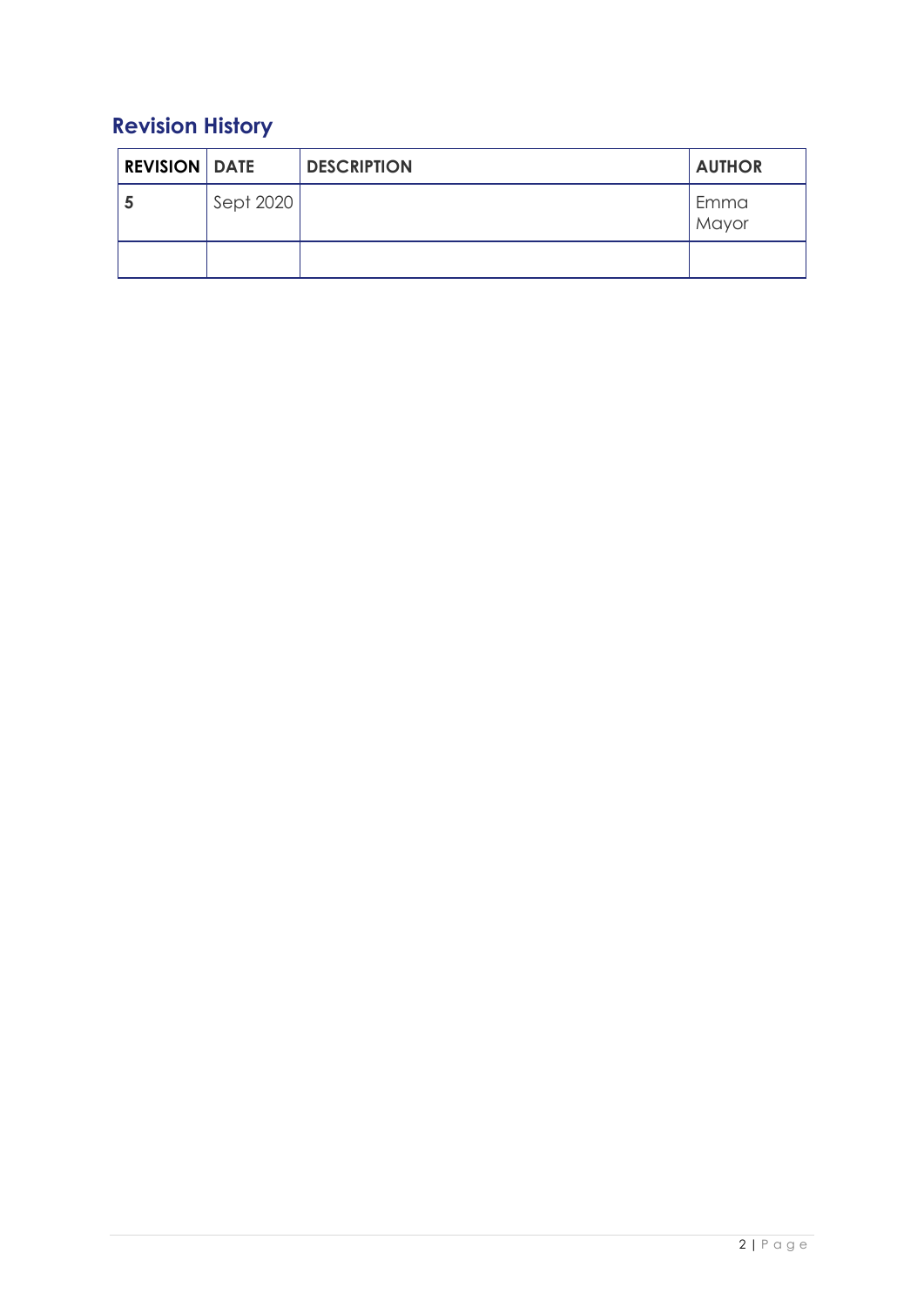# <span id="page-3-0"></span>**1.ROLES AND RESPONSIBILITIES**

**1.1** This policy and procedure applies to all employees of Delta Trust Academies (Delta). Throughout this document, the term 'Principal' refers to the Principal or Head of Academy and 'Senior Leader' refers to the Senior Department Head within the Core Team.

**1.2** This policy has been approved by the Delta Board of Trustees. The responsibility for the implementation of this policy rests with the Principal /Head of Academy in Academies and with Senior Leaders within Core Improvement Team.

## <span id="page-3-1"></span>**2. SUGGESTED AUDIENCE**

**2.1** This policy and procedure provides a framework for parents/carers of pupils and students and wider stakeholders, including members of the public, to raise issues with the Trust and its academies. It does not apply to matters governed by employment legislation, which are covered by HR policies and procedures, or in respect of contractual arrangements with suppliers.

**2.2** As part of their induction or professional development, all relevant staff will participate in training, which enables them to apply the principles and procedures defined in this policy.

## <span id="page-3-2"></span>**3.GENERAL PRINCIPLES**

**3.1** The aim of this policy and accompanying procedure is to achieve a fair, effective and speedy resolution of employee and stakeholder concerns relating to an Academy or the Trust, or to the services that we provide.

**3.2** An anonymous concern or complaint will not be investigated under this procedure, unless there are exceptional circumstances.

**3.3** To enable a proper investigation, concerns or complaints should be brought to the attention of the Academy or Trust, as soon as possible. In general, any matter raised more than six months after the event, being complained of, will not be considered, though cases may be considered outside this timescale, if exceptional circumstances apply.

**3.4** The Principal or Chair of the Academy Advisory Body will determine whether exceptional circumstances apply for a complaint about an Academy. The Chief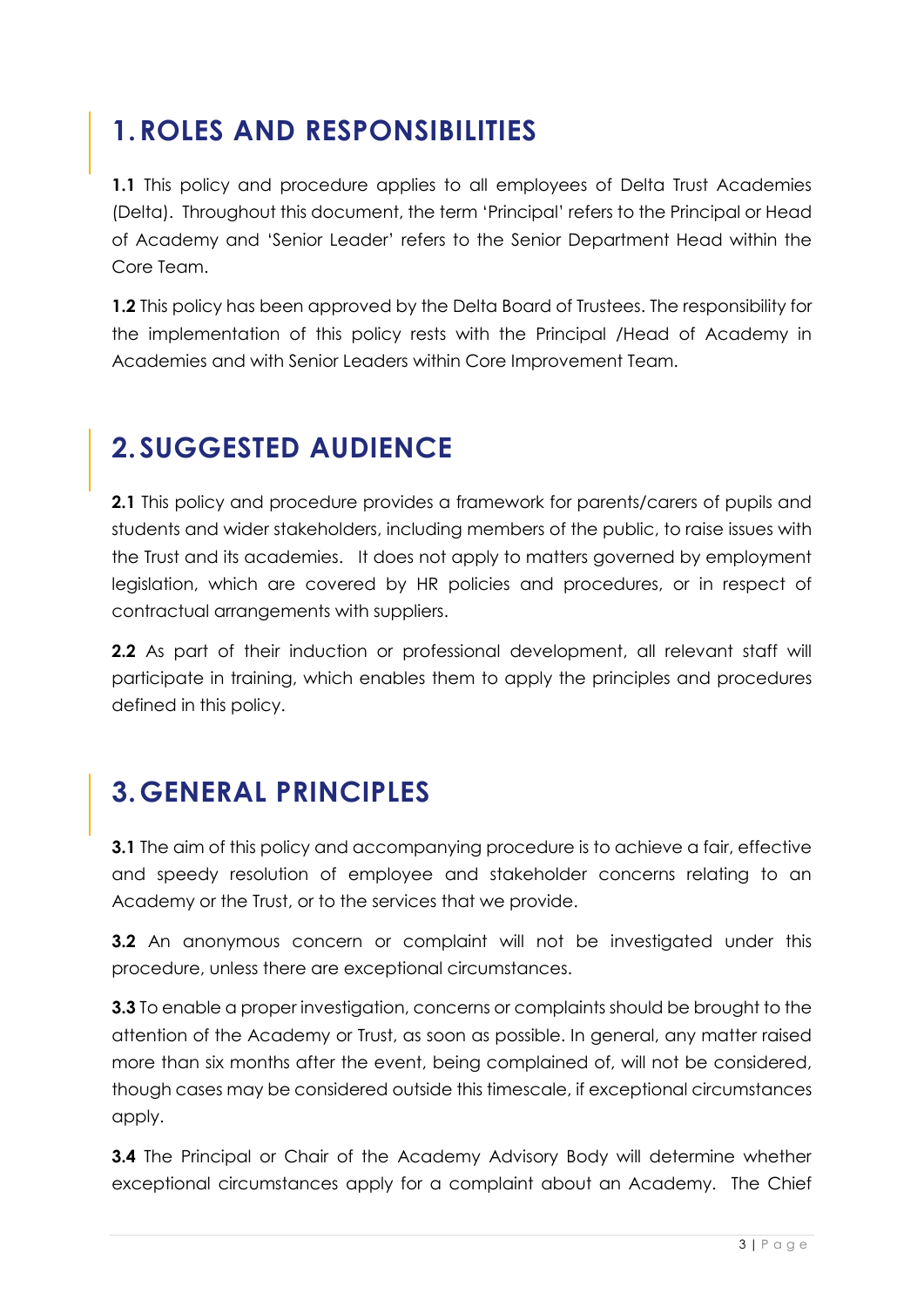Compliance Officer or Chief Finance and Operations Officer will determine whether exceptional circumstances apply for a complaint about the Trust.

**3.5** We will consider complaints made outside of term time to have been received on the first school day after the holiday period. Please note that for academy related complaints, the reference to working days in the following procedure refers to school term dates.

## <span id="page-4-0"></span>**4.AVAILABILITY OF THE COMPLAINTS POLICY AND PROCEDURE**

**4.1** This policy and procedure is available via the Delta Academies Trust website and also via individual Academy websites under the 'Statutory Information' section. If pupils or students raise concerns and complaints under this policy and procedure, the Academy will involve parents/carers. Copies of the Complaints Policy are available from the Principal at each Academy and from:

The Executive Assistant to the CEO Delta Academies Trust, Education House Spawd Bone Lane, Knottingley West Yorkshire, WF11 0EP Tel: 0345 196 0033 Email:info@deltatrust.org.uk

# <span id="page-4-1"></span>**5. SCOPE**

**5.1** This policy and procedure is for the benefit of students and stakeholders. This policy and procedure will be applied to all stakeholder complaints, except in the cases summarised below.

| <b>Exceptions</b>    | Who to contact                                      |
|----------------------|-----------------------------------------------------|
| Admissions to school | Admissions authority – details are provided on the  |
|                      | admissions section of the relevant Academy website. |
|                      | Please contact the academy if you cannot access     |
|                      | the information on the website.                     |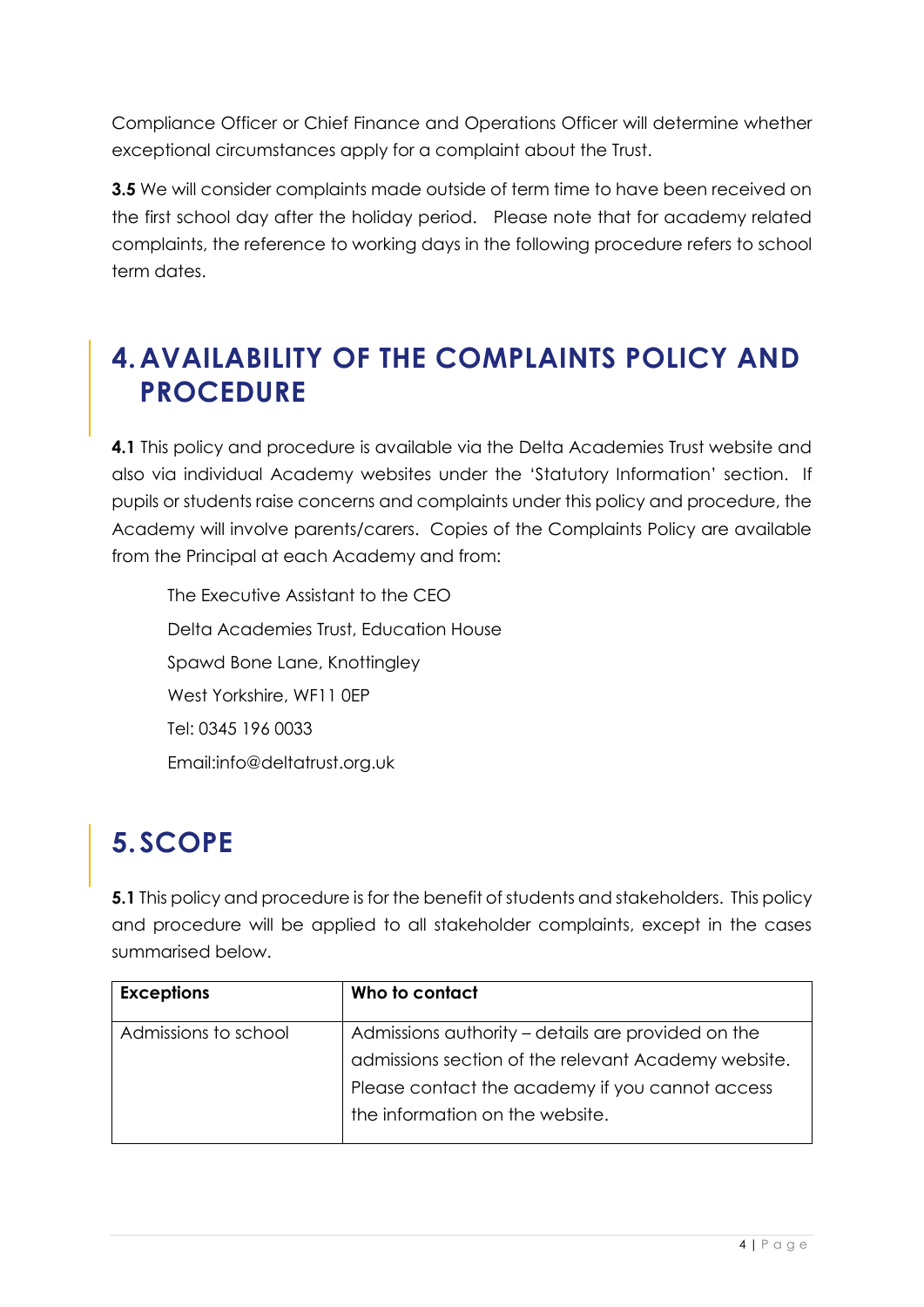| Statutory assessments of    | Local Authority carrying out the assessment.                                                 |
|-----------------------------|----------------------------------------------------------------------------------------------|
| Special Educational         |                                                                                              |
| <b>Needs</b>                |                                                                                              |
| Matters likely to require a | Complaints about child protection matters are                                                |
| <b>Child Protection</b>     | handled under the Child Protection and Safeguarding                                          |
| investigation               | policy and in accordance with relevant statutory                                             |
|                             | guidance. Please contact the Designated                                                      |
|                             | Safeguarding Lead at the relevant Academy - details                                          |
|                             | are available via the Academy website Please<br>contact the Academy if you cannot access the |
|                             | information on the website. If you have serious                                              |
|                             | concerns, you may wish to contact                                                            |
|                             | safeguarding@deltatrust.org.uk or the relevant Local                                         |
|                             | Authority Designated Officer.                                                                |
|                             |                                                                                              |
| Exclusion from school       | Parents and carers may use Academy procedures to                                             |
|                             | challenge permanent exclusions and fixed term                                                |
|                             | exclusions. Details of the processes to follow are                                           |
|                             | provided in the documentation provided at the time                                           |
|                             | of the exclusion. In the event of queries please<br>contact the Academy for further details  |
|                             |                                                                                              |
| Whistleblowing              | We have an internal whistleblowing procedure for all                                         |
|                             | our employees, including temporary staff and                                                 |
|                             | contractors. A copy is available on Academy and                                              |
|                             | Trust websites. Please contact info@delatrtrust.org.uk                                       |
|                             | if you cannot access the information via the websites.                                       |
|                             | Volunteer staff who have concerns should complain                                            |
|                             | through the complaints procedure.                                                            |
| Staff grievances and        | The Trust has staff grievance and discipline policies                                        |
| disciplinary procedures     | and procedures and a code of conduct in place.                                               |
|                             | Complainants are not informed of the outcomes of                                             |
|                             | actions under these procedures                                                               |
| Staff conduct               | Complaints about staff will be dealt with under the                                          |
|                             | Trust's internal procedures, if appropriate.                                                 |
|                             | Complainants will not be informed of any disciplinary                                        |
|                             | actions taken against a staff member as a result of a                                        |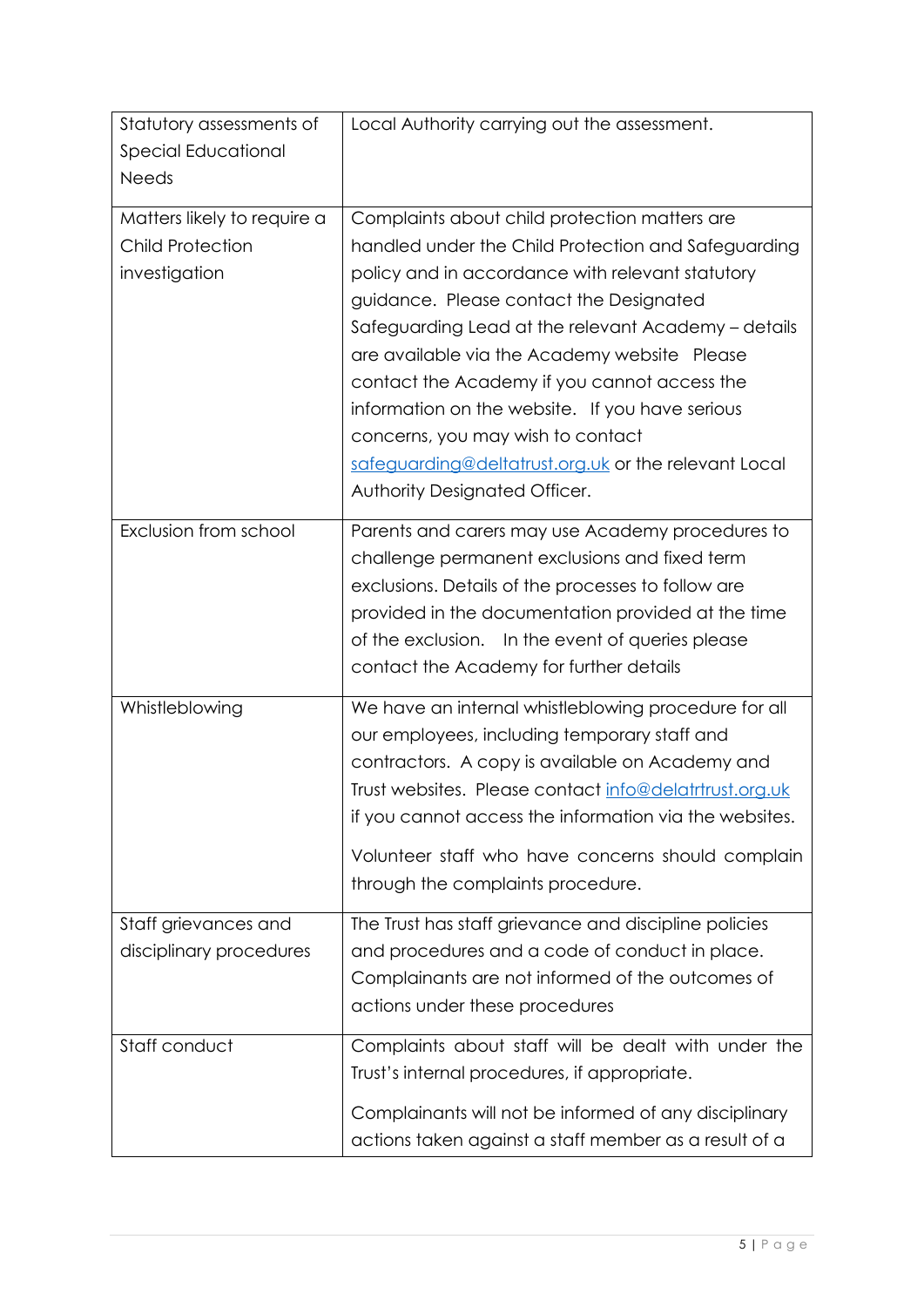|                                                                                                            | complaint. However, the complainant will be notified<br>that the matter is being addressed.                                                                                                                  |
|------------------------------------------------------------------------------------------------------------|--------------------------------------------------------------------------------------------------------------------------------------------------------------------------------------------------------------|
| Complaints about<br>services provided by<br>external bodies using a<br>school's premises or<br>facilities. | Providers should be contacted directly and have their<br>own procedures for such eventualities.                                                                                                              |
| Appeals relating to<br>internal assessment<br>decisions for external<br>qualifications                     | Separate appeals procedures apply - please contact<br>the Academy for further details.                                                                                                                       |
| Withdrawal from the<br>curriculum                                                                          | Parents and carers can withdraw their child from any<br>aspect of Religious Education (RE), including the Daily<br>Act of Collective Worship (DACW). They do not have<br>to explain why.                     |
|                                                                                                            | If parents or carers are not satisfied with the handling of<br>a request to withdraw their child from RE or the DACW,<br>you should advise them to follow your complaints<br>procedure.                      |
|                                                                                                            | The right of withdrawal does not apply to other areas of<br>the curriculum where religious matters<br>may be<br>spontaneously raised by pupils or arise in other subjects<br>such as history or citizenship. |

**5.2** We will be clear about the difference between a concern and a complaint. For the purposes of this policy, we understand a concern to be 'an expression of worry or doubt for which reassurances are sought' and a complaint to relate to actions taken or not taken which have led to dissatisfaction.

**5.3** We will take concerns seriously at the earliest stage to reduce the numbers that develop into complaints. It is normally appropriate to communicate directly with the member of staff concerned. This may be by letter, by telephone or in person by appointment, requested via the school office. Many concerns can be resolved by simple clarification or the provision of information and it is anticipated that most issues will be resolved by this approach.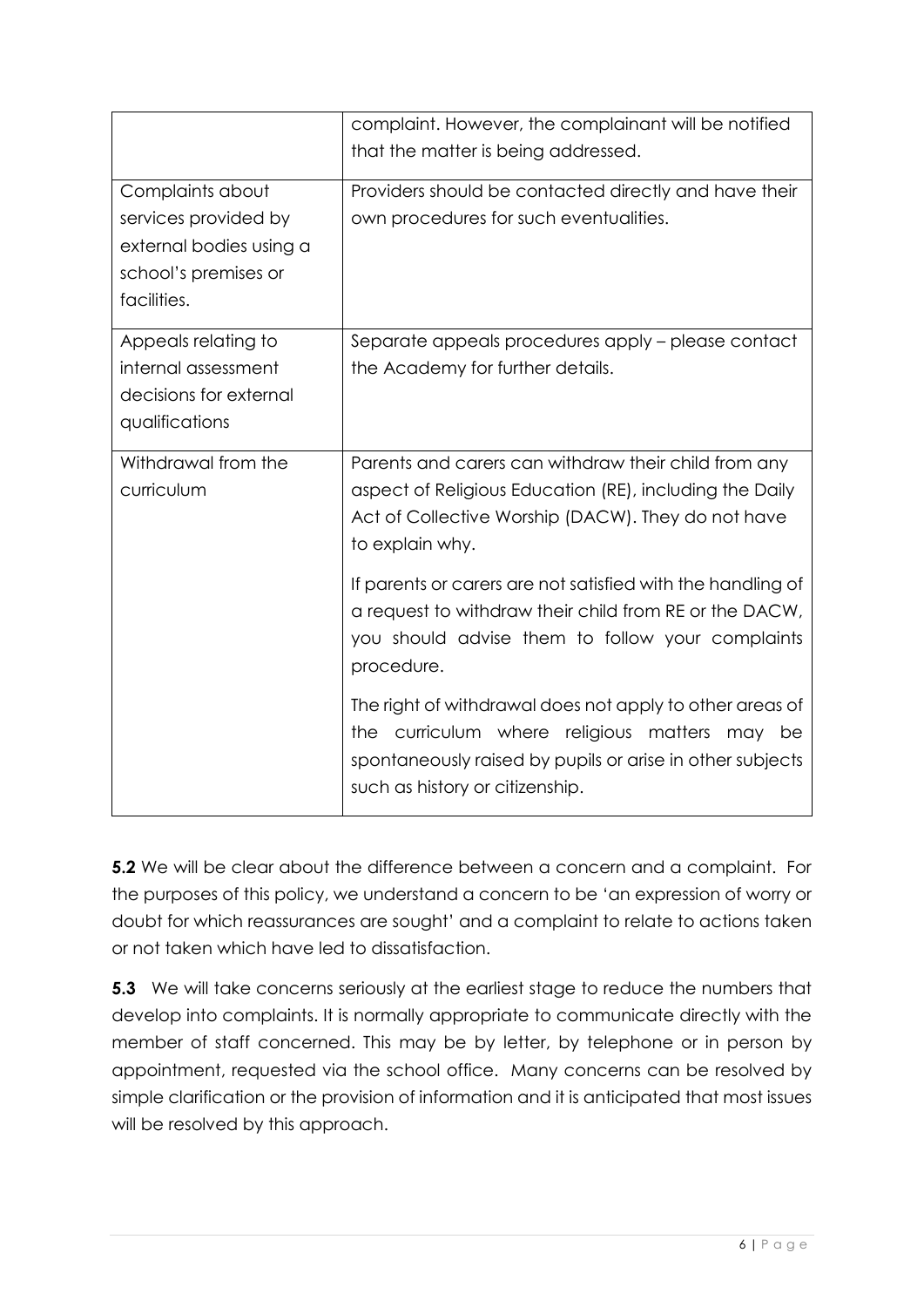**5.4** If you have difficulty discussing a concern with a particular member of staff, we will respect your views. In this case, the Principal will refer you to another staff member. On the same principle, if a member of staff directly involved feels unable to deal with a concern, the Principal will refer you to another member of staff. This member of staff may be more senior, but does not have to be. The ability to consider the concern objectively and impartially is more important.

**5.5** If informal procedures fail to resolve the issue, a formal complaint about any matter not relating to the matters outside the scope of the policy as outlined above, must be given verbally or in writing:

• to the Principal or AAB Chair for Academy related issues

• to the Executive Officers' Assistant using the info@deltatrust.org.uk email address or in hard copy to the address above.

For ease of use, a template complaint form is included at the end of this procedure. If you require help in completing this form, please contact the school office. You can also ask third party organisations like Citizen's Advice to help you. Please contact us if you would like to request any reasonable adjustments to enable you to access and complete this complaints procedure.

**5.6** Correspondence, statements and records will remain confidential unless disclosure is required in the course of the Academy's inspection or where any other legal obligation prevails. Documents will be retained in accordance with the Trust Personal Data Retention Policy.

**5.7** Any queries, concerns or complaints about SEND provision by parents or carers should initially be raised informally, whether by e-mail, letter or a telephone call with the Academy's SENDCo. The SENDCo will investigate and use reasonable endeavours to follow up with the parent/carer within a school week. If this contact does not resolve the matter, parents/carers should follow the formal process, as set out in this Complaints policy and procedure.

**5.8** If other bodies are investigating aspects of the complaint, this may impact on our ability to adhere to the timescales within this procedure or result in the procedure being suspended until those investigations are complete.

## <span id="page-7-0"></span>**6.COMPLAINTS PROCEDURE – UNDERLYING PRINCIPALS**

**6.1** Delta's complaints procedure will: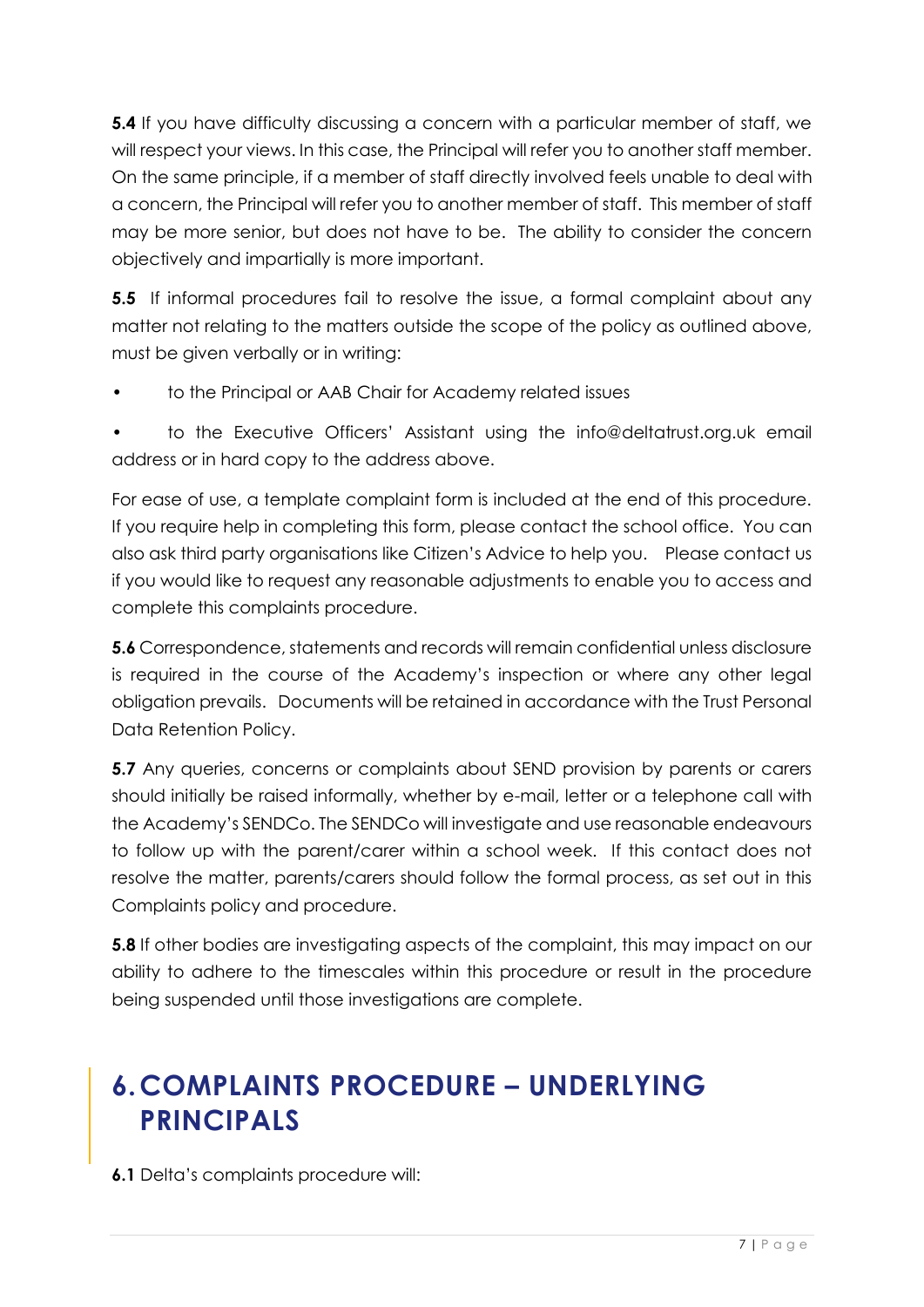- Encourage resolution of problems by informal means wherever possible
- Be easy to obtain and clearly publicised
- Be simple to understand and use
- **Be impartial**
- Be non-adversarial

• Allow swift handling with clear time-limits for action and keep people informed of the progress

- Ensure a full and fair investigation by an independent person where necessary
- Respect people's desire for confidentiality wherever possible

• Address the points at issue and provide an effective response and appropriate redress, where necessary

• Provide information to the Academy's Academy Advisory Body and Principal so that services can be improved.

**6.2** At each stage, the person investigating the complaint will ensure that they:

- Establish what has happened to date and who has been involved
- Clarify the nature of the complaint and what remains unresolved
- Meet or contact the complainant, if further information is required
- Clarify what the complainant feels would resolve the issue

Interview those involved / complained about, allowing them to be accompanied if they wish

- Conduct any meetings or interviews with an open mind
- Keep factual notes of meetings/interviews held.

Inform the complainant of progress if they are unable to meet the agreed timescales.

**6.3** At each stage of the procedure, we will seek to resolve the complaint. It may be appropriate to offer one or more of the following:

• An explanation

• An acknowledgment that the situation could have been handled differently or better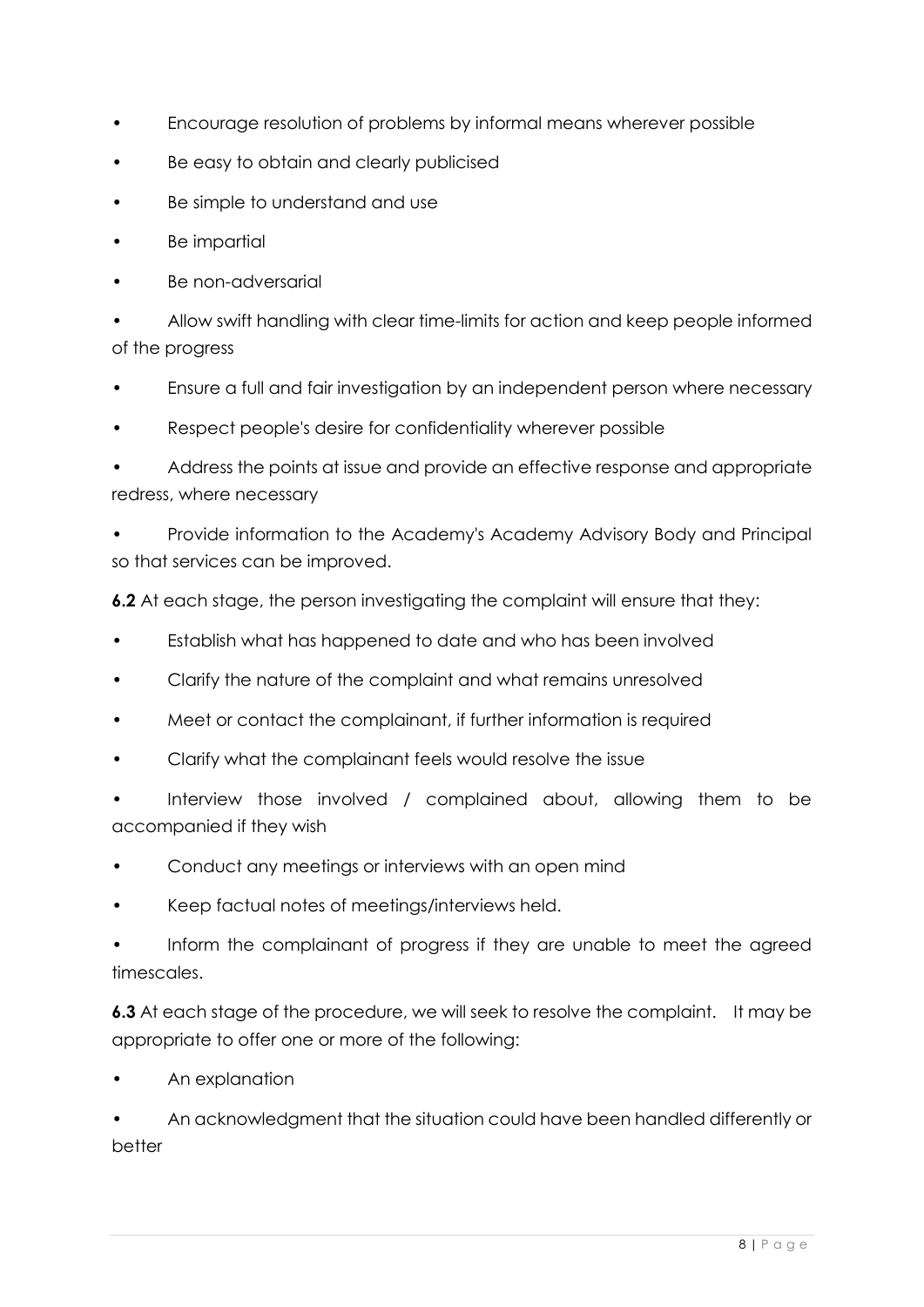- An assurance and an explanation of the steps that have been or will be taken to help ensure that it will not happen again
- An undertaking to review Academy or Trust procedures in light of the complaint
- An apology

**6.4** If a complainant wishes to withdraw their complaint, we will ask then to confirm this in writing.

## <span id="page-9-0"></span>**7. STAGES IN OUR COMPLAINTS PROCEDURE**

#### **Stage One – Informal Resolution**

**7.1** It is hoped that most concerns and complaints will be resolved quickly and informally.

**7.2** The main contact person for each complainant will be the appropriate responsible person. The appropriate responsible person will be determined by the relevant Principal, AAB Chair or Executive Leadership Team member. In most cases, the matter should be resolved quickly by this means. If the appropriate responsible person cannot resolve the matter satisfactorily, it may be necessary for him/her to consult other staff.

**7.3** The appropriate responsible person will make a written record of all concerns and complaints and the date on which they were received. They will inform other relevant colleagues, including the relevant Executive Leadership Team member on the day of receiving any concern or complaint. This record will be kept for **one (1)** year after the individual leaves the organisation.

**7.4** Delta and its academies will use their reasonable endeavours to resolve any informal complaint within **ten (10) working days** of it being raised. We will seek to resolve internal complaints as quickly as possible.

**7.5** Should the matter not be resolved, or in the event that the appropriate responsible person and the complainant fail to reach a satisfactory resolution, then the complainant will be advised to proceed with their complaint in accordance with Stage Two of this Procedure.

#### **Stage Two – Formal Resolution**

**7.6** If the complaint cannot be resolved on an informal basis then the complainant should put their complaint in writing to the Principal, AAB Chair or relevant Executive Leadership Team member. Complainants should also outline how they wish their complaint to be resolved.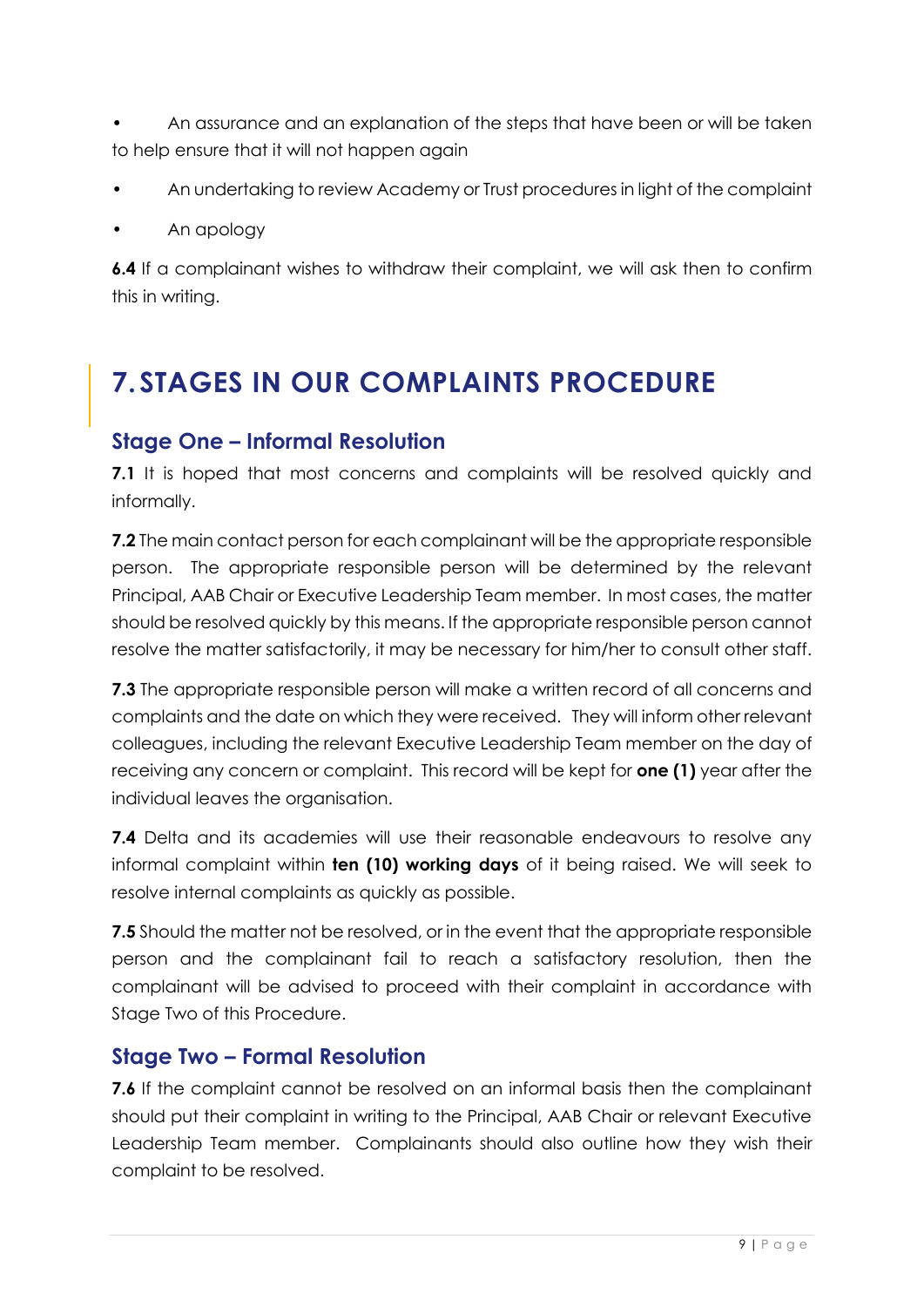**7.7** If the complaint is about the Principal/Head of Academy, the complaint should be passed to the Clerk to the Academy Advisory Body, for the attention of the Chair.

**7.8** Complainants should include details which might assist the investigation, such as names of potential witnesses, dates and times of events, copies of relevant documents and a clear statement of the actions that you would like the Academy to take to resolve the issue.

**7.9** A Complaint Form is provided at Appendix 1, which should be completed and returned in a sealed envelope to the school office. If you are unable to complete the form yourself, please contact us so we can help to make alternative arrangements.

**7.10** The Principal, AAB Chair or Executive Leadership Team member will normally delegate responsibility for undertaking an investigation of the complaint to an appropriate member of their team unless he/she deems it appropriate for him/her to deal with the matter personally.

**7.11** The Principal, AAB Chair or Executive Leadership Team member will decide, after considering the complaint, the appropriate course of action to take.

**7.12** In most cases, the Principal, AAB Chair or Executive Leadership Team member will meet or speak to the complainant concerned to discuss the matter. If possible, a resolution will be reached at this stage.

**7.13** The Principal, AAB Chair or Executive Leadership Team member will use reasonable endeavours to speak to or meet complainants within **ten (10) working days** of the formal complaint being received. When the complaint is received in Academy holidays, the **ten (10) working days** will be counted from the start of the following school term.

**7.14** It may be necessary to carry out further investigations.

**7.15** A written record of all meetings, interviews and telephone conversations held in relation to the complaint will be kept. All stages of the process should be documented in a single file. All such records are subject to the Freedom of Information and Data Protection Acts. Content should be factual and objective.

**7.16** Once the Principal, AAB Chair or Executive Leadership Team member is satisfied that, so far as is practicable, all of the relevant facts have been established, a decision will be made. Complainants will be informed of this decision in writing and reasons for the decision will be given. This written decision should be provided no later **than ten (10) working days** after speaking to or meeting the complainant. The Principal, AAB Chair or Executive Leadership Team member may also arrange to meet with complainant to explain the decision.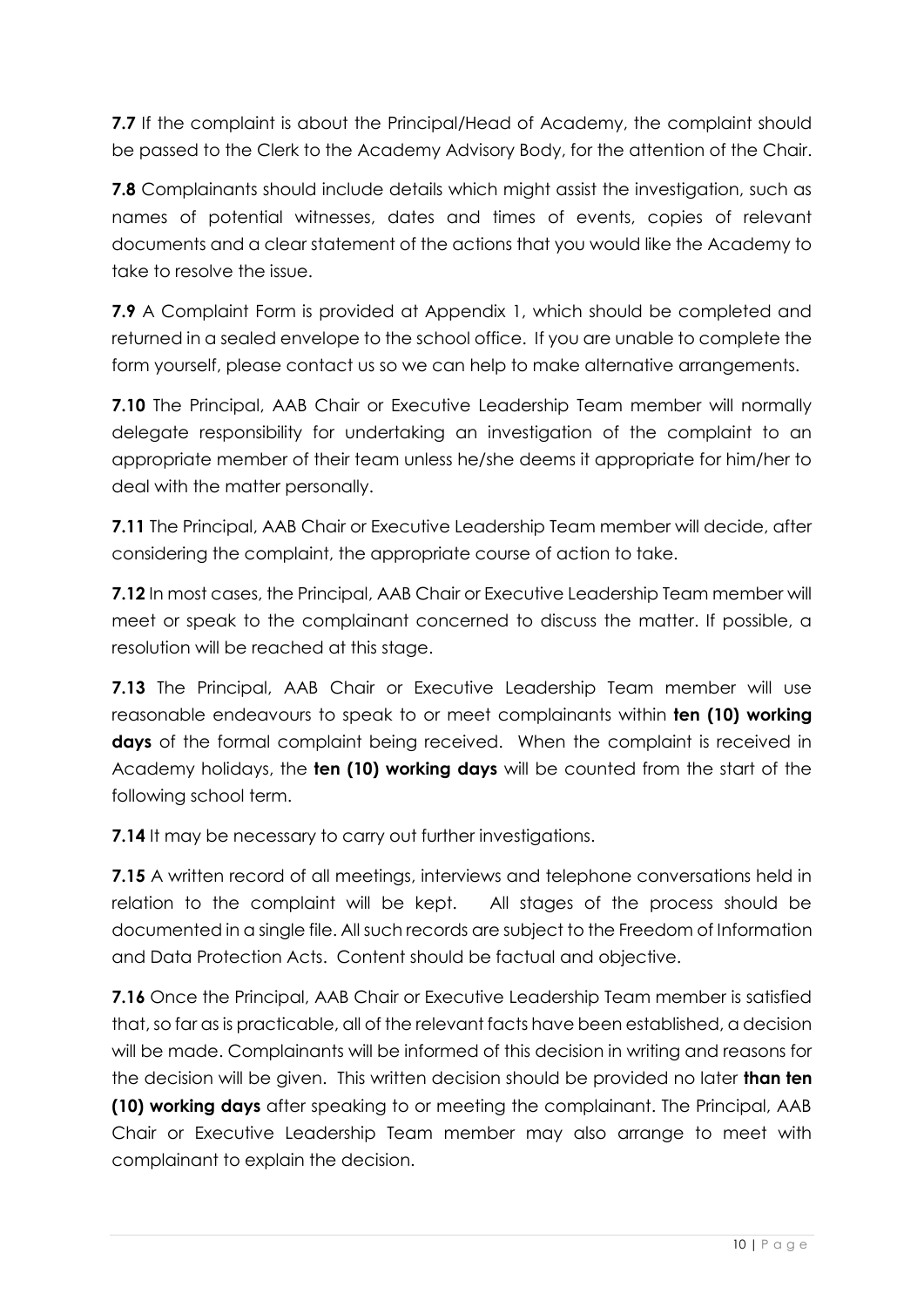**7.17** A confidential written record of all formal complaints, including records of meetings and interviews held in relation to the complaint, and the decision reached, will be kept for **one (1) year** after the individual leaves the organisation.

**7.18** If a complainant is dissatisfied with the response to their formal complaint, they have the opportunity to have their complaint considered by a Stage Three Appeal. This will be communicated to them in the outcome letter.

## **Stage Three - Appeal**

**7.19** If a complainant is dissatisfied with the Principal, AAB Chair or Executive Leadership Team member's decision in respect of their formal complaint, they may request that their complaint be further considered by a Stage Three Appeal. This request must be made in writing addressed to the Principal for Academy related issues or to the relevant Executive Leadership Team member for Delta issues.

**7.20** Complainants must lodge their appeal in writing and within **ten (10) working days** of the date of the Stage Two decision. Complainants should provide details of the complaint made and the reasons why they believe the complaint has not been resolved by the Stage Two Procedure. Complainants should also outline how they wish their complaint to be resolved.

**7.21** The Stage Three appeal is only obliged to consider the complaint(s) lodged in the 'initial submission' although they may use their discretion to consider other relevant and related matters that may subsequently arise.

**7.22** When a request to move to Stage Three of this process is received by the Principal, AAB Chair or Executive Leadership Team member, a stage three appeal will be arranged as soon as possible to consider the matter. This will normally be no later than **twenty (20) working days** after receipt of the request. However, timing will depend upon the availability of the stage three appeal members.

**7.23** We will aim to agree a mutually convenient date for the appeal hearing. However, if despite best efforts, it is not possible to arrange the hearing within a reasonable time scale, the ELT Education Lead or Chief Compliance Officer may determine that the hearing proceeds on the basis of written submissions from both parties.

**7.24** Any written material will be circulated to all parties at least five school days before the date of the meeting. The hearing will not accept as evidence recordings of conversations obtained without informed consent of all parties, unless exceptional circumstances apply.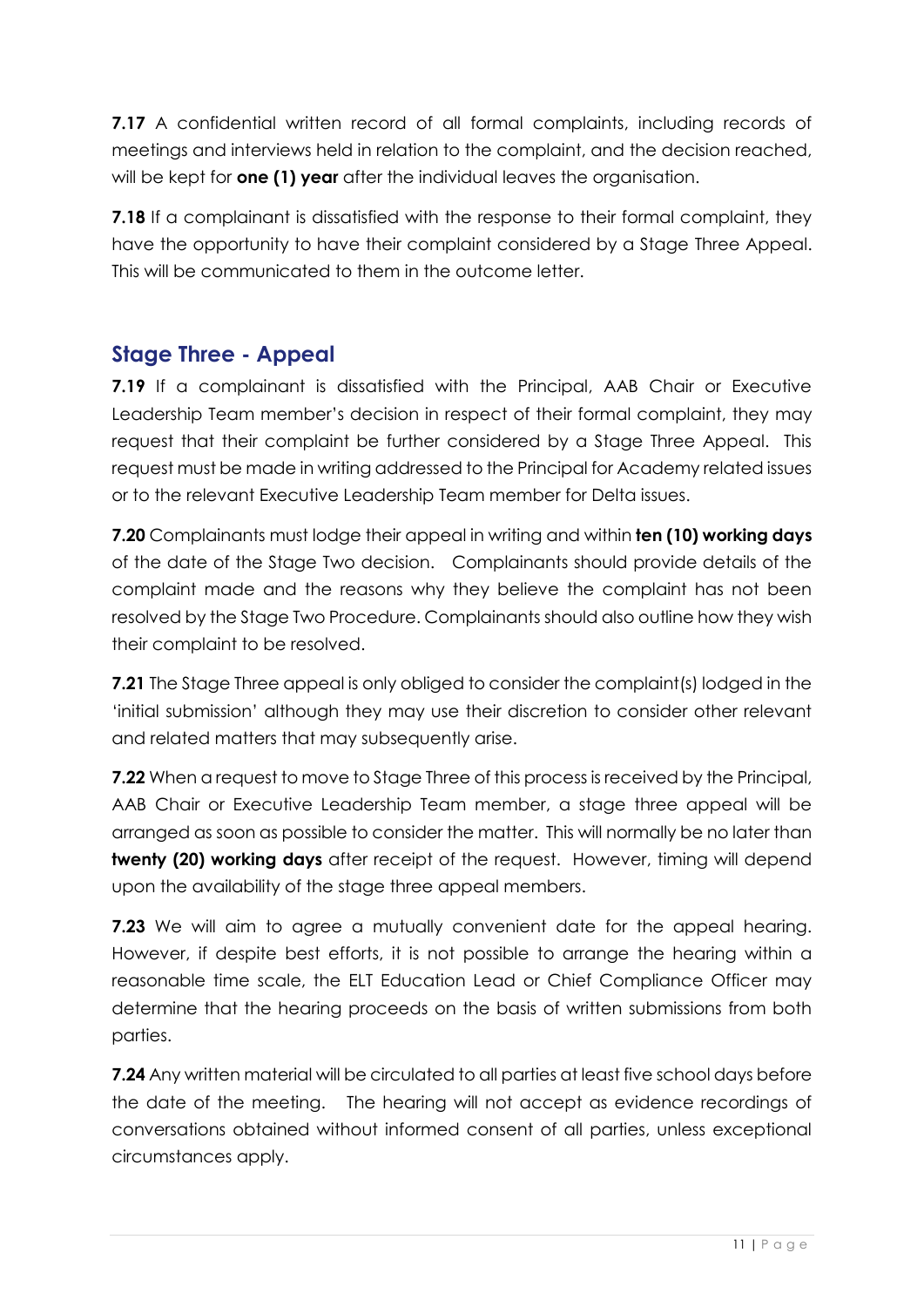**7.25** For Academy related complaints, the Stage Three Appeal will consist of three Academy Advisory Body members, who have not previously been involved with the complaint. One of the members of the panel must be independent of the management and running of the academy. This may be an AAB member from another Delta academy. For Delta complaints, the Stage Three Appeal will consist of the Chief Executive and two other members of the Executive Leadership Team, who have not previously been involved with the complaint. The Academy/Delta Core Team will inform complainants in writing, that they can attend the panel hearing and, if they wish, be accompanied.

**7.26** The hearing will be held in private. Electronic recordings of meetings are not permitted unless this is a specified reasonable adjustment for any party.

**7.27** The hearing will consider the complaint and all the evidence presented. The Committee can:

- uphold the complaint in whole or in part
- dismiss the complaint in whole or in part.

**7.28** At the conclusion of the Stage Three hearing, a decision on the response to the complaint will be taken. Complainants will be informed of this decision, the reasons for it and any recommendations made, in writing. This written decision should be provided no later than **ten (10) working days** after the Stage Three Appeal.

**7.29** The Stage Three Appeal's findings will be sent to:

- the complainant
- the Academy Advisory Body
- the Executive Leadership Team via governance@deltatrust.org.uk
- where appropriate, the person complained about.

**7.30** A secure and confidential record of all complaints, decisions and findings will be kept for **one (1) year** after the individual leaves the organisation. All records will be made available for inspection and indicate whether the complaint was resolved at the preliminary stage or proceeded to a panel hearing.

## **Stage Four – Appeal (Academy complaints only)**

**7.31** For Academy related complaints only, following completion of the stage three appeal, complainants may refer their complaint to Delta.

**7.32** Complainants must refer their complaint to Delta in writing and within **ten (10) working days** of receipt of the findings of the Stage Three Hearing. Complainants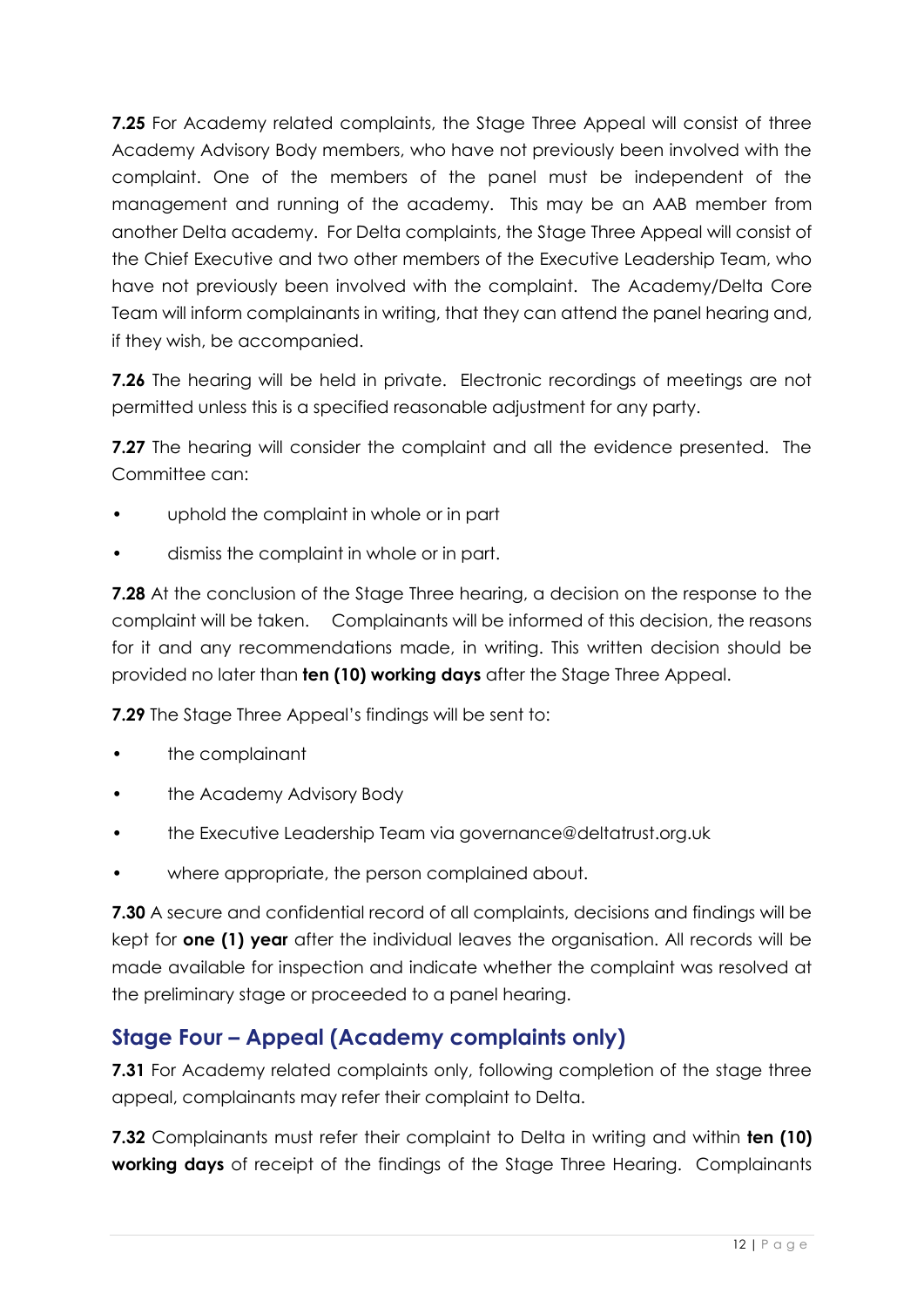must provide details of the complaint made and the reasons why they believe the complaint has been unresolved by the Stage Three Procedure, along with the solutions suggested to resolve the complaint.

**7.33** The Stage Four Panel will consider whether the Academy has complied with the complaints procedure. The Panel will be made up of the Chief Executive Officer of Delta and two other members of the Board of Trustees. The Panel will be arranged as soon as possible to consider the matter, normally no later than **twenty (20)** school days after receipt of the request, dependent upon the availability of the Stage Four Panel members.

**7.34** At the conclusion of the Stage Four Panel, a decision on the response to the complaint will be taken. Complainants will be informed of this decision, the reasons for it and any recommendations made, in writing. This written decision should be provided no later than **ten (10) working days** after the Stage Four Panel meeting.

**7.35** The Stage Four Panel's findings will be sent in writing to:

- the complainant
- the Academy Advisory Body
- the Academy Principal
- where appropriate, the person complained about.

## **Complaints about the CEO**

**7.36** In the event of a complaints in respect of the CEO, the following modifications to the procedures apply:

Stage two - a formal complaint should be submitted to the Chair of the Board of Trustees, Delta Academies Trust

Education House Spawd Bone Lane Knottingley West Yorkshire WF<sub>11</sub> OFP

The Chair will either investigate the matter or nominate another Trustee to investigate your complaint.

Stage three – the Stage Three Appeal will consist of three other members of the Board of Trustees who have not previously been involved with the complaint.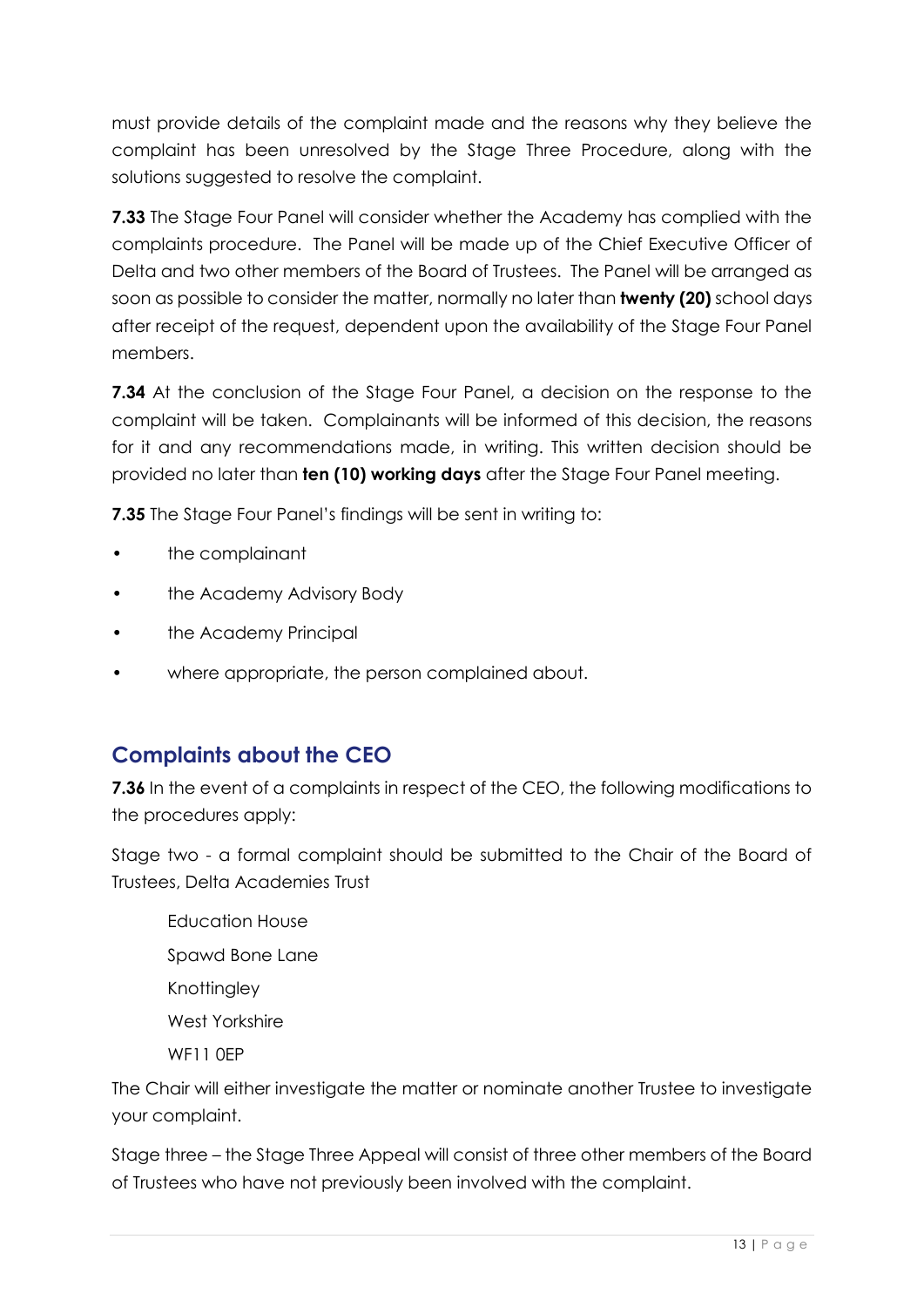## <span id="page-14-0"></span>**8.PROCEDURES FOR HANDLING UNREASONABLY PERSISTENT, HARASSING, VEXATIOUS, UNREASONABLE OR ABUSIVE COMPLAINTS**

**8.1** The Principal/ Head of Academy, Academy Advisory Body (AAB) and Executive Leadership Team (ELT) are committed to the improvement of our Academies. We welcome feedback from parents/carers and will always try to resolve any concerns, requests for clarification or complaints as quickly as possible.

**8.2** Sometimes, however, parents or carers pursuing complaints or other issues treat staff and others in a way that is unacceptable and or behave in an unacceptable manner. Whilst we recognise that some complaints may relate to serious and distressing incidents, we will not accept threatening, inappropriate or harassing behaviour.

#### **What do we mean by 'an unreasonable complainant'?**

**8.3** An unreasonable complainant may be anyone who engages in unreasonable behaviour when making a complaint. This will include parents and carers who pursue complaints in an unreasonable manner and those who do not act in an appropriate manner towards staff at the Academy or Trust.

Unreasonable behaviour may include actions which are:

- out of proportion to the nature of the complaint, and/or
- persistent even when the complaints procedure has been exhausted, or
- personally harassing, or
- unjustifiably repetitious or
- obsessive, harassing, or prolific.

Unreasonable behaviour may include an insistence on:

- Pursuing unjustified or unmeritorious complaints and/or
- pursuing justifiable complaints in an unreasonable manner e.g. using abusive or threatening language; or

• making complaints in public or sharing information relating to the complaint, staff, pupils, the Trust or the Academy inappropriately on social media; or

• refusing to attend appointments to discuss the complaint; or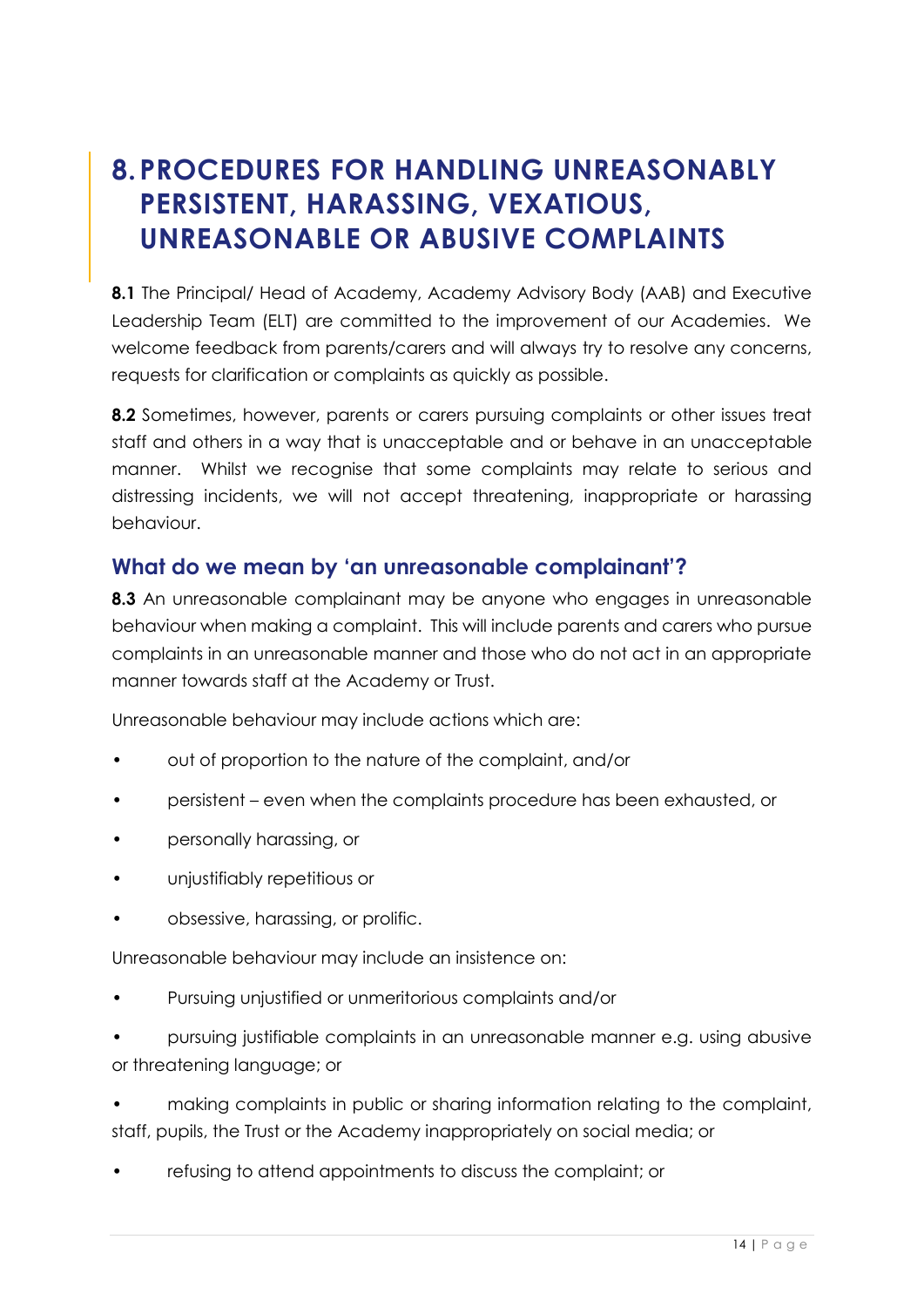• unrealistic outcomes to unjustified complaints.

#### **What can you expect from us?**

**8.4** Anyone who raises informal or formal concerns, issues or complaints can expect us to:

- follow the Trust's complaints procedure;
- respond within a reasonable time:

• be available for consultation within a reasonable time limit, bearing in mind the needs of pupils at the Academy and the nature of the complaint;

respond with courtesy and respect;

• attempt to resolve problems using reasonable means in line with the Trust's complaints procedure, other policies and practice and in line with guidance from the trust in accordance with the Secretary of State's legislation and guidance for academies; and

• keep those involved informed of progress towards a resolution.

#### **What we expect of you**

**8.5** We expect anyone who wishes to raise concerns to:

- treat all staff with courtesy and respect;
- respect the needs of pupils and staff;
- never to use violence (including threats of violence) towards people or property;

• recognise the time constraints under which members of staff work and allow a reasonable time to respond to a complaint;

- recognise that some problems may not be resolved in a short time;
- follow the Trust's complaints procedure;
- speak politely and respectfully using appropriate language and avoid any aggression or verbal abuse, including name-calling;
- raise concerns/complaints in an appropriate place and at an appropriate time (for example not in front on other parents or pupils and not in an open public space);
- be prepared to work towards a resolution and in partnership.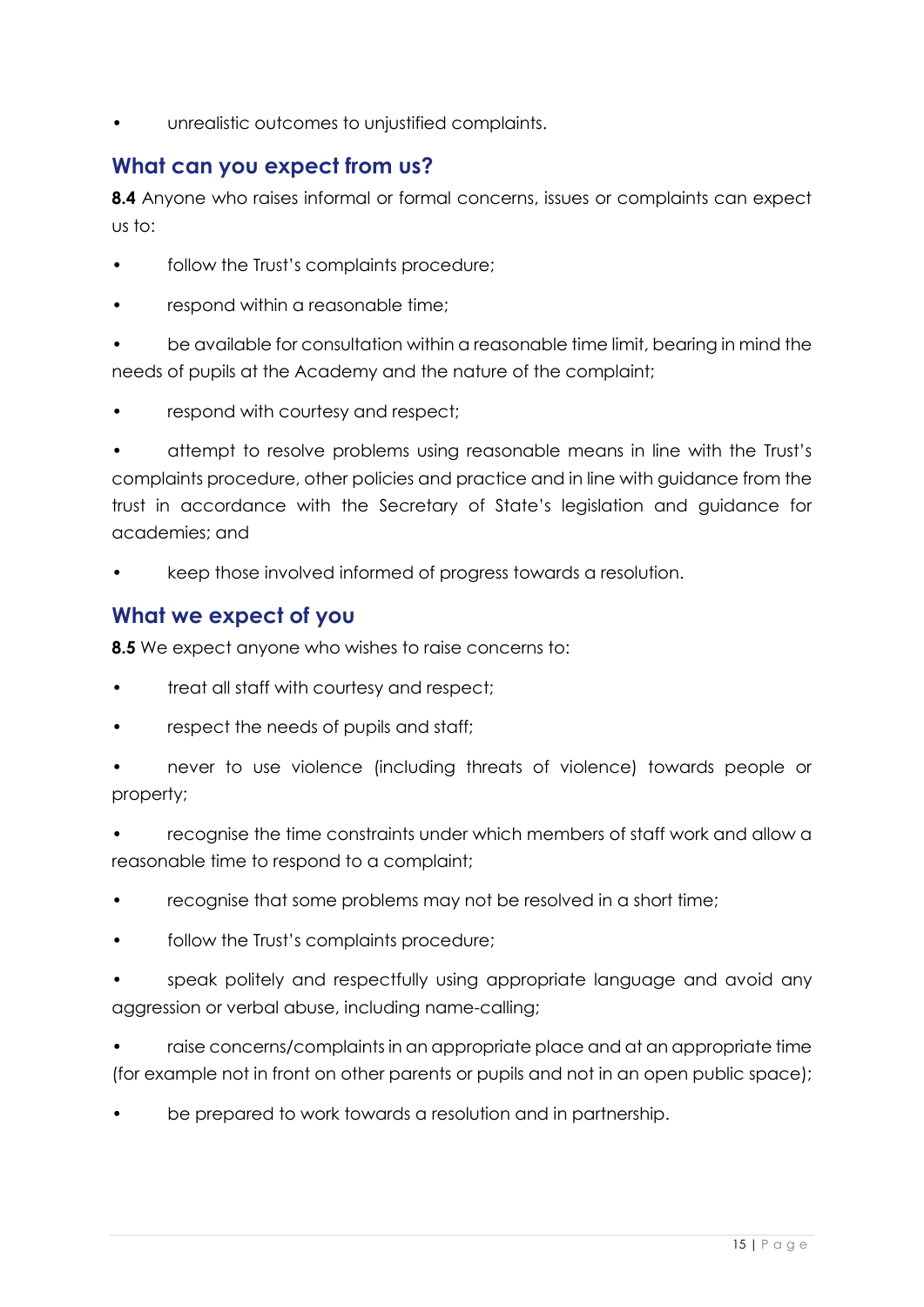## **Responses to unreasonably persistent or vexatious complaints, unreasonable complaints or harassment**

**8.6** In cases of unreasonably persistent complaints or harassment, we may take any or all of the following steps, as appropriate:

Refer the matter to the relevant member of the Executive Leadership Team.

• Inform the complainant informally that his/her behaviour is now considered to be unreasonable or unacceptable, and request a changed approach.

• Inform the complainant in writing that we consider his/her behaviour to be unreasonable or unacceptable, and request a changed approach

• Require all future meetings with a member of staff to be conducted with a third person present. In the interests of all parties, notes of these meetings may be taken.

• Inform the complainant that, except in emergencies, we will respond only to written communication

• Inform the complainant in writing that his/her behaviour is now considered to fall under the terms of this policy and that this complaint will not be investigated further until it is pursued in a manner we consider to be reasonable

• Place restrictions on the individual's access to Academy and/or staff

• Cease all correspondence and communication with the complainant other than that necessary for the health and safety of any child/adult and to provide parents and carers with the information they are entitled to under The Education (Pupil Information) (England) Regulations 2005, within the statutory timeframe.

• We have a duty of care to staff and pupils and will take emergency measures, should these become necessary in extreme cases.

However, we must ensure that:

a) procedures relating to Freedom of information (FOI) and Data Protection (DP) correspondence continue to be followed. Any such requests must be forwarded to dpo@deltatrust.org.uk

b) we continue to act reasonably and consider any new complaint. Anyone has the right to raise a new complaint at any time and failure to respond could result in the school failing to act reasonably.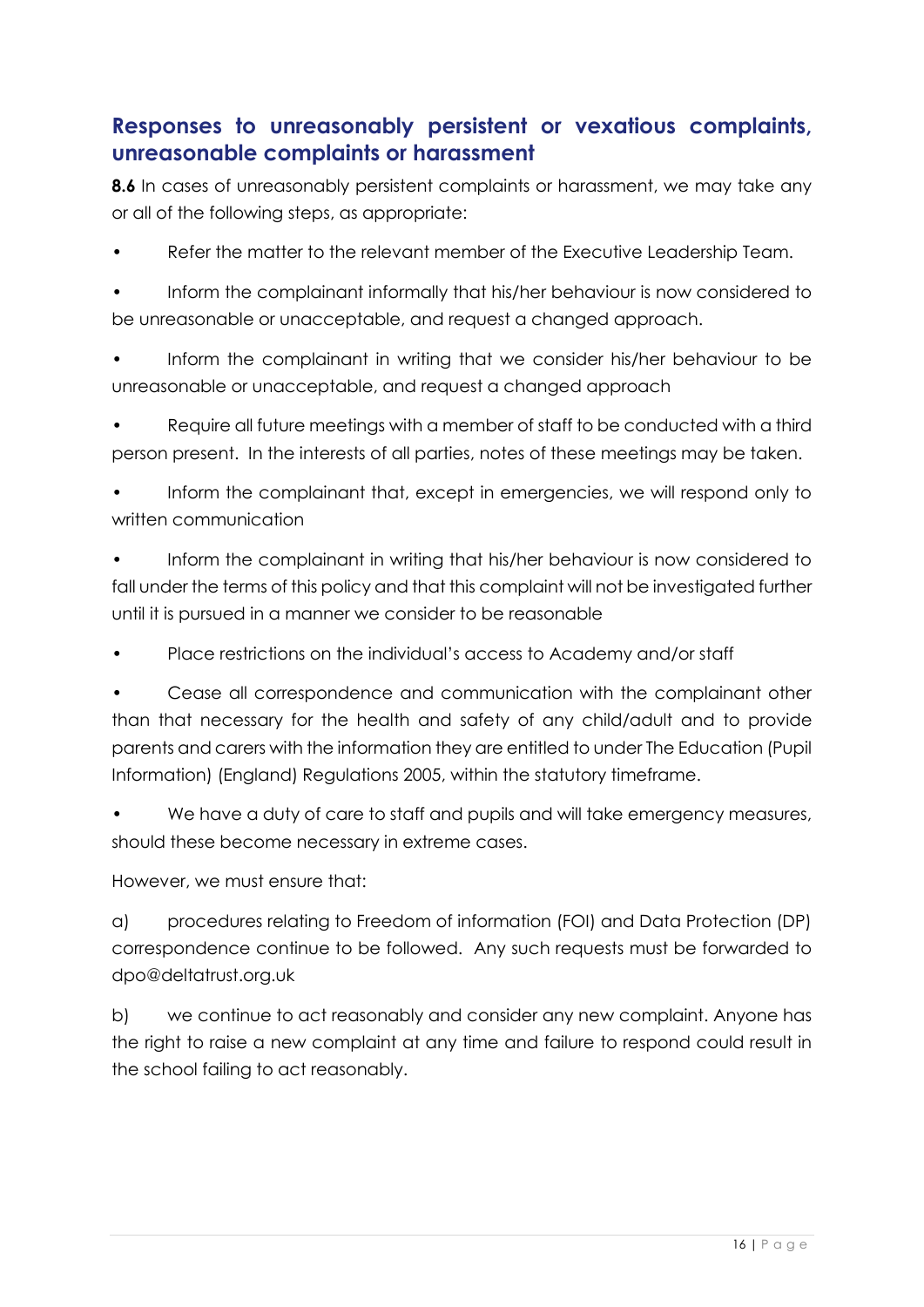## **Physical or verbal aggression**

**8.7** The Academy, AAB and Delta Academies Trust will not tolerate any form of physical or verbal aggression or personal harassment against staff. If staff are subject to this type of aggression we may:

• prohibit the individual from entering the relevant site, with immediate effect – this may involve issuing a warning letter or formal section 547 notice under the Education Act 1996.

This prohibition will be for a fixed period of 13 weeks in the first instance but may be extended subsequently in 13 week periods;

• inform the individual that communication with them will cease other than in an emergency.

#### **Time frame and Review**

**8.8** If a complainant's harassing/persistent behaviour is modified and is then resumed at a later date within a reasonable period of time, we may resume the process identified above.

**8.9** If a complainant's harassing/persistent complaining behaviour is modified and the complaint still lies within the time limit specified within the Trust's complaints policy, we will use our discretion and may resume the investigation of the complaint. We will review as appropriate, and at a minimum of once a year, any sanctions applied in the context of this policy.

**8.10** Legitimate new complaints, if not pursued in a harassing or unreasonable way, will be considered.

#### **Duplicate complaints**

**8.11** After closing a complaint at the end of the complaints procedure, we may receive a duplicate complaint from:

- •a spouse
- •a partner
- •a grandparent

•a child.

**8.12** We will review the submission to establish whether there are any new aspects to the complaint that have not previously been considered. If this is the case, these new aspects will be investigated and dealt with to the full extent of the complaints procedure.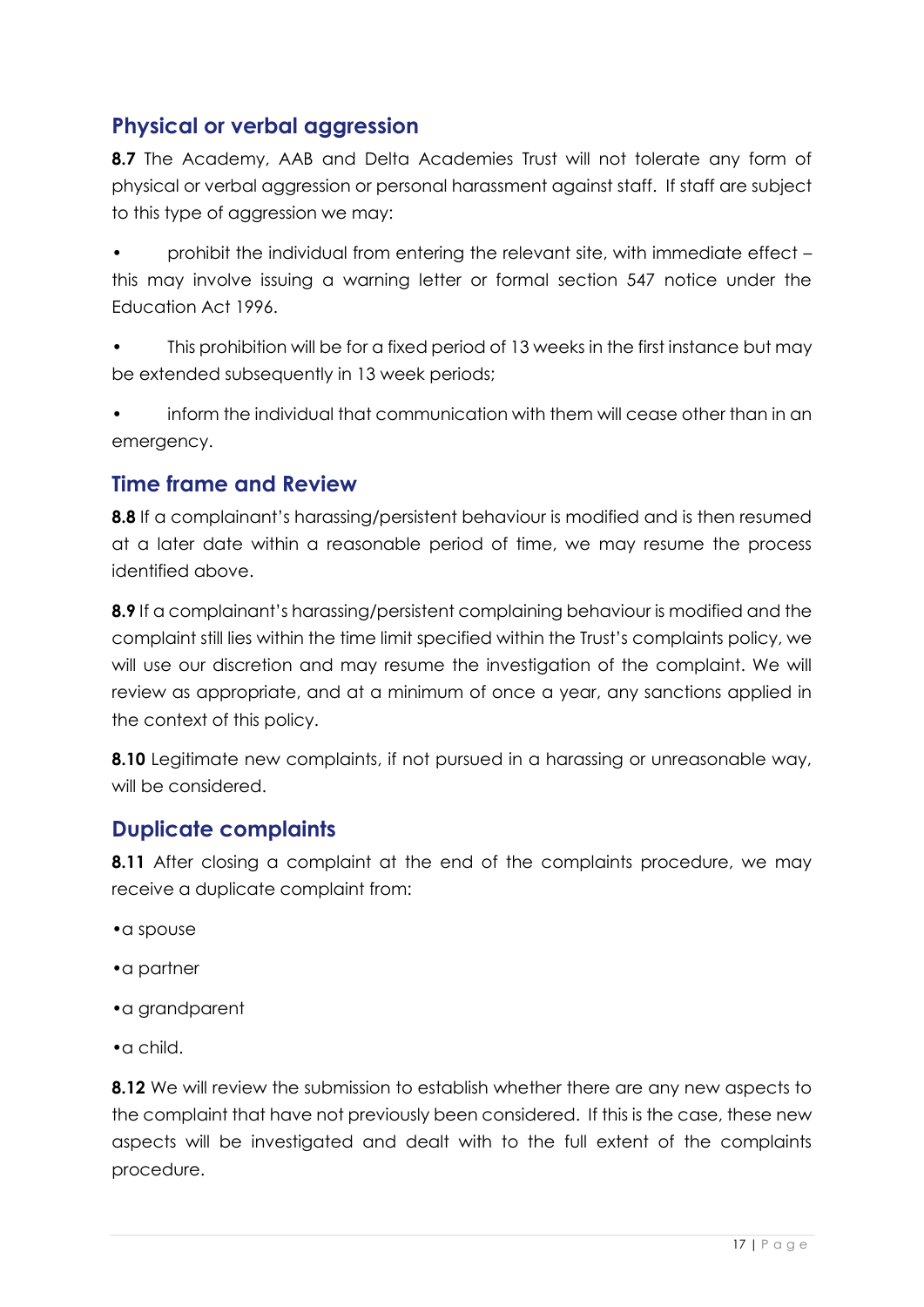**8.13** If the complaint is about the same subject and rises no new aspects, we will inform the new complainant that the school has already considered that complaint and the local process is complete.

#### **Complaint campaigns**

**8.14** Occasionally, an Academy or the Trust may become the focus of a campaign and receive large volumes of complaints. These may be:

•all based on the same subject

•from complainants unconnected with the school.

**8.15** The ELT Education Lead, Chief Compliance Officer or Chief Finance and Operations Officer will determine whether complaints constitute a complaint campaign.

**8.16** In the event of a complaint campaign, we may take any or all of the following steps, as appropriate:

•Refer the matter to the relevant member of the Executive Leadership Team.

•Send a template response to all complainants

•Publish a single response on the school/Trust website.

## <span id="page-18-0"></span>**9.DEPARTMENT FOR EDUCATION**

**9.1** We hope that we will be able to resolve any complaint concerning Delta or its Academies using this complaints procedure. If you feel this is not the case, you can complain to the Education and Skills Funding Agency, which handles complaints about Academies and Free schools. The following link provides guidance on their procedure for dealing with complaints about academies and links to the ESFA complaints form.

[ESFA complaints form](https://form.education.gov.uk/en/AchieveForms/?form_uri=sandbox-publish://AF-Process-f1453496-7d8a-463f-9f33-1da2ac47ed76/AF-Stage-1e64d4cc-25fb-499a-a8d7-74e98203ac00/definition.json&redirectlink=%2Fen&cancelRedirectLink=%2Fen)

## <span id="page-18-1"></span>**10. MONITORING AND REVIEW**

**10.1** Delta's Executive Leadership Team will review this policy at least every two years and assess its implementation and effectiveness. A summary report of complaints made under the policy will be provided to the Academy Advisory Body for Academy related complaints and to the Audit and Risk Committee for Delta related complaints on an annual basis. The policy will be promoted and implemented throughout Delta and our Academies.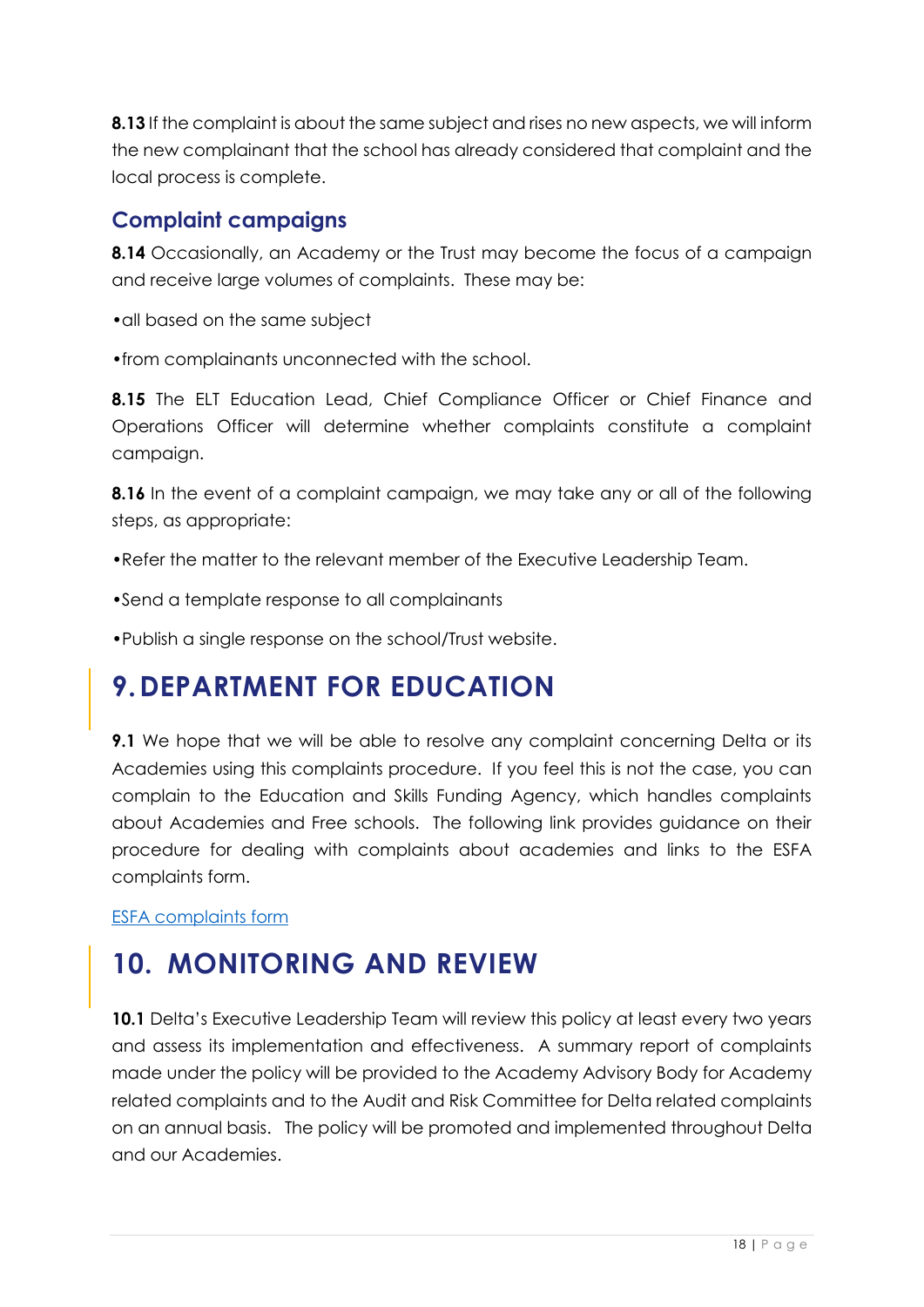## <span id="page-19-0"></span>**APPENDIX 1 – DELTA ACADEMIES TRUST COMPLAINT FORM**

Please complete and return to the Executive Officers' Assistant who will acknowledge receipt and explain what action will be taken.

| Complainant name:                                                                                                                   |
|-------------------------------------------------------------------------------------------------------------------------------------|
| Pupil / student's name (if applicable):                                                                                             |
| Your relationship to the pupil / student (if applicable):                                                                           |
| Address:                                                                                                                            |
| Postcode:                                                                                                                           |
| Daytime telephone number:                                                                                                           |
| Evening telephone number:                                                                                                           |
| Please give details of your complaint:                                                                                              |
| What action, if any, have you already taken to try and resolve your complaint?<br>(Who did you speak to and what was the response?) |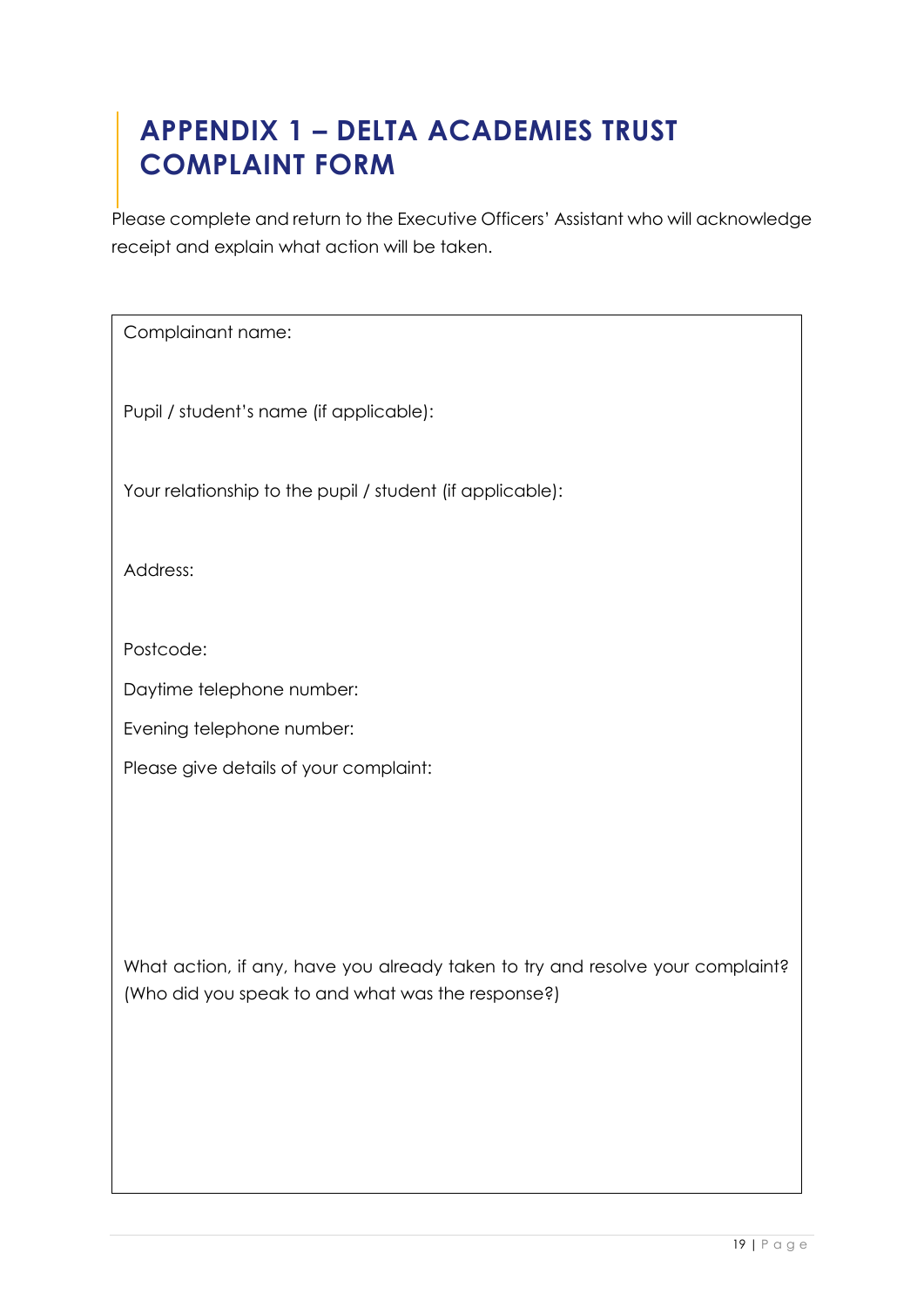| What actions do you feel might resolve the problem at this stage? |
|-------------------------------------------------------------------|
| Are you attaching any paperwork? If so, please give details:      |
| Signature:                                                        |
| Date:                                                             |
|                                                                   |
| <b>Official use</b>                                               |
| Date acknowledgement sent:                                        |
| By whom:                                                          |
| <b>Complaint referred to:</b>                                     |
| Date:                                                             |
|                                                                   |

r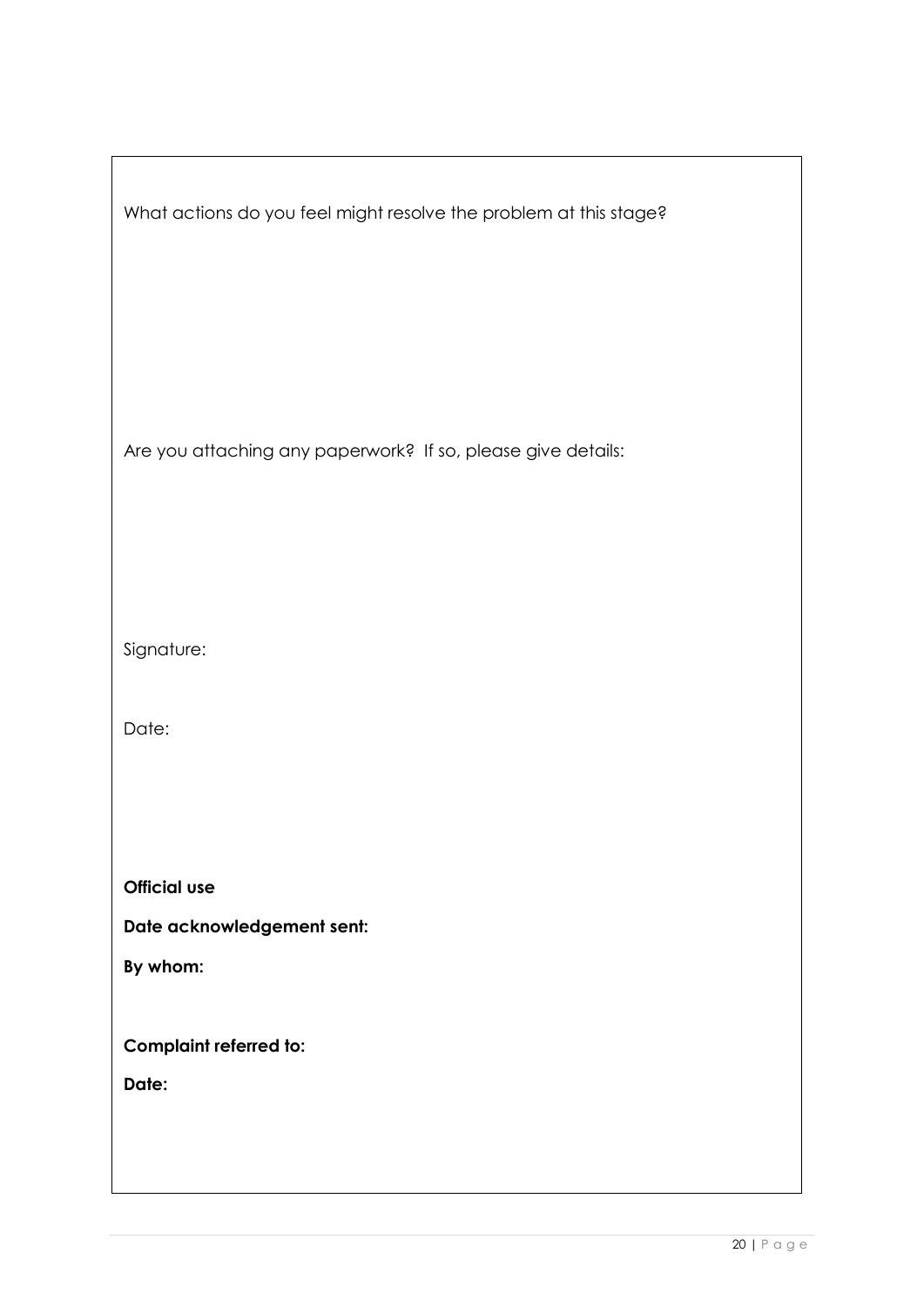# <span id="page-21-0"></span>**APPENDIX 2 – ROLES AND RESPONSIBILITIES**

#### **The Complainant**

The complainant or person who makes the complaint will receive a more effective response to the complaint if he/she:

- co-operates with the school in seeking a solution to the complaint;
- expresses the complaint in full as early as possible;
- responds promptly to requests for information or meetings or in agreeing the details of the complaint;
- asks for assistance as needed;
- treats all those involved in the complaint with respect.

#### **The Appropriate Responsible Person**

The appropriate responsible person should:

• ensure that the complainant is fully updated at each stage of the procedure;

• ensure that all people involved in the complaint procedure will be aware of the legislation around complaints including the Equality Act 2010, Data Protection Act 2018 and Freedom of Information Act 2000;

• liaise with staff members, Principal/Head of Academy, Chair of AAB and Clerk to ensure the smooth running of the complaints procedure;

- keep records;
- be aware of issues regarding:
	- o sharing third party information;

o additional support - this may be needed by complainants when making a complaint including interpretation support.

#### **The Investigator**

The Investigator is the person involved in Stages 1 and 2 of the procedure. The Investigator's role can include providing a comprehensive, open, transparent and fair consideration of the complaint through:

sensitive and thorough interviewing of the complainant to establish what has happened and who has been involved;

• consideration of records and other relevant information;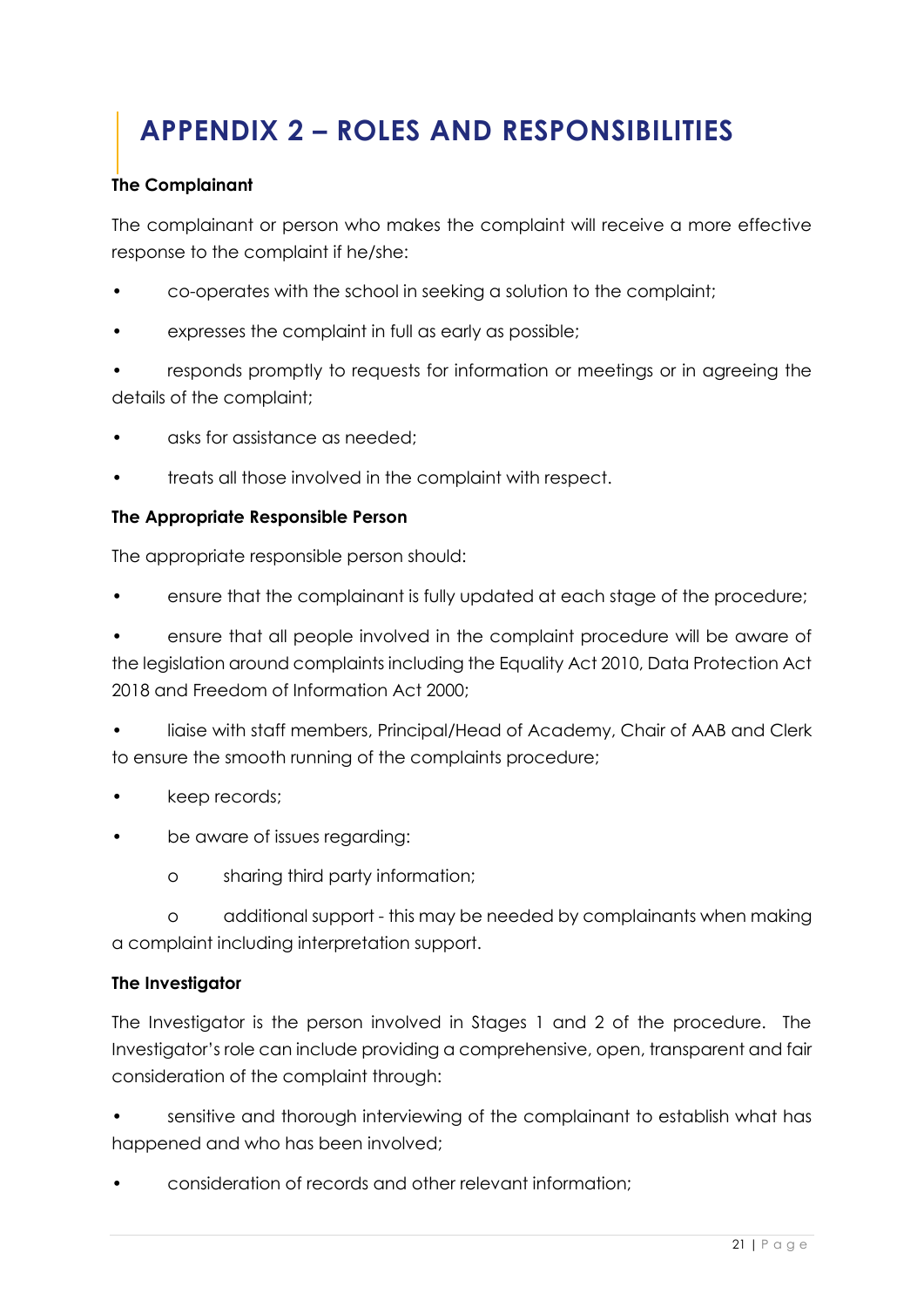• interviewing staff and children/young people and other people relevant to the complaint;

• analysing information

• effectively liaising with the complainant and the Academy as appropriate to clarify what the complainant feels would put things right;

- identifying solutions and recommending courses of action to resolve problems;
- being mindful of the timescales to respond; and
- responding to the complainant in plain and clear language.

The person investigating the complaint should make sure that they:

• conduct interviews with an open mind and be prepared to persist in the questioning;

• keep notes of interviews or arrange for an independent note taker to record minutes of the meeting.

#### **The Panel Clerk**

The Clerk is the contact point for the complainant for the panel meeting and is expected to:

• set the date, time and venue of the hearing, ensuring that the dates are convenient to all parties and that the venue and proceedings are accessible;

• collate any written material and send it to the parties in advance of the hearing;

- meet and welcome the parties as they arrive at the hearing;
- record in note form the proceedings;
- circulate the minutes of the panel hearing;
- notify all parties of the panel's decision;
- liaise with the complaints co-ordinator.

#### **The Panel Chair**

The Panel Chair has a key role in ensuring that:

the meeting is minuted;

• the remit of the panel is explained to the complainant and both they and the Academy have the opportunity of putting their case without undue interruption;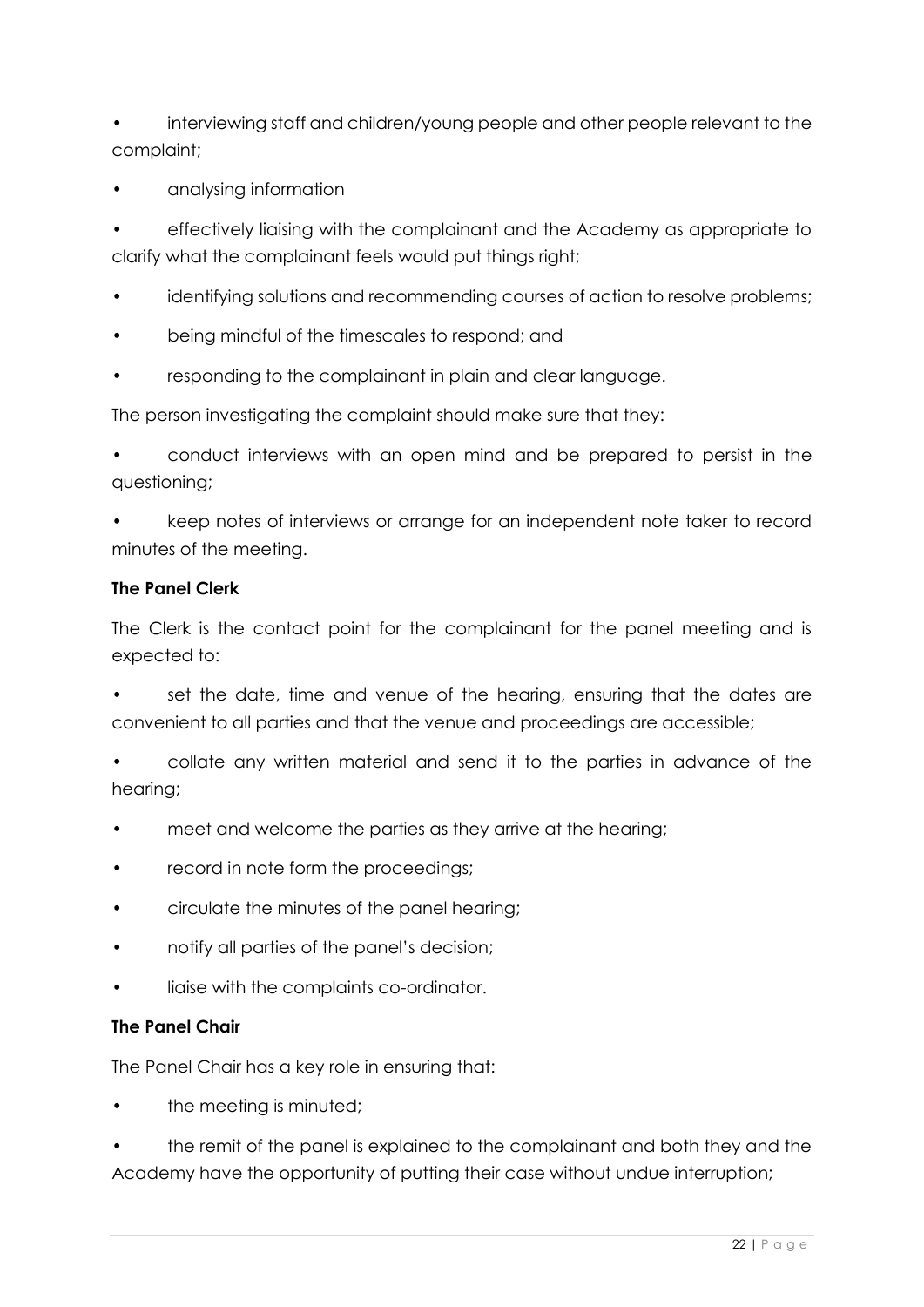- the issues are addressed;
- key findings of fact are made;

• parents/carers and others who may not be used to speaking at such a hearing are put at ease – this is particularly important if the complainant is a child/young person;

the hearing is conducted in an informal manner with everyone treated with respect and courtesy;

• the layout of the room will set the tone – care is needed to ensure the setting is informal and not adversarial;

• the panel is open-minded and acts independently;

• no member of the panel has an external interest in the outcome of the proceedings or any involvement in an earlier stage of the procedure;

• both the complainant and the Academy are given the opportunity to state their case and seek clarity;

• witnesses are only required to attend for the part of the hearing in which they give their evidence.

• pupils/students may not appear as witnesses, but they may provide statements.

written material is seen by everyone in attendance – if a new issue arises it would be useful to give everyone the opportunity to consider and comment upon it; this may require a short adjournment of the hearing;

liaison takes place with the Clerk.

#### **Panel Member**

Panellists will need to be aware that:

It is important that the review panel hearing is independent and impartial, and that it is seen to be. An AAB Member may not sit on the panel if they have had a prior involvement in the complaint or in the circumstances surrounding it.

The aim of the hearing, which will be held in private, will always be to resolve the complaint and achieve reconciliation between the school and the complainant. However, it must be recognised that the complainant might not be satisfied with the outcome if the hearing does not find in their favour. It may only be possible to establish the facts and make recommendations which will satisfy the complainant that his or her complaint has been taken seriously;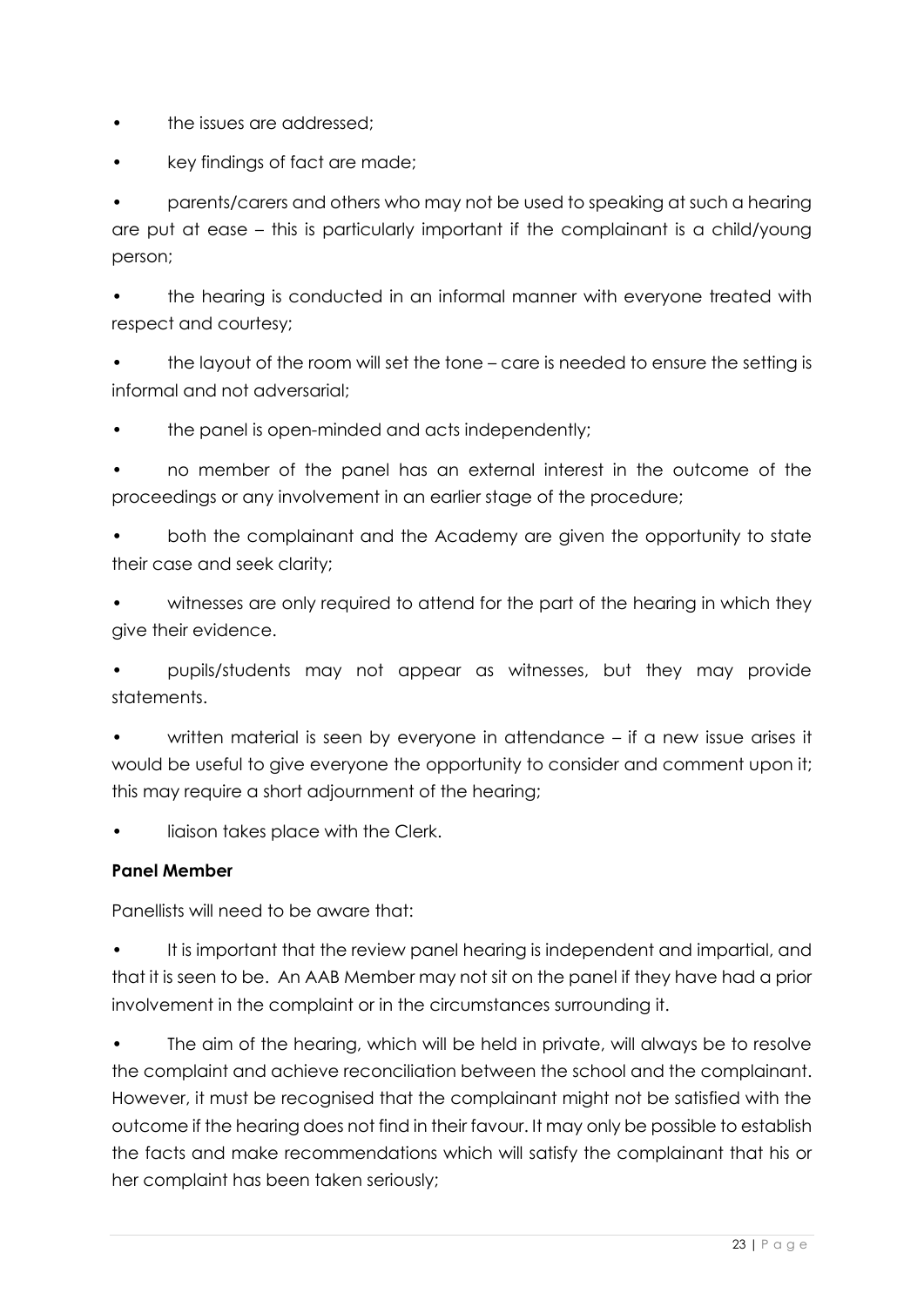• Many complainants will feel nervous and inhibited in a formal setting. Parents/carers often feel emotional when discussing an issue that affects their child. The panel Chair will ensure that the proceedings are as welcoming as possible;

Extra care needs to be taken when the complainant is a child/young person and present during all or part of the hearing; Careful consideration of the atmosphere and proceedings will ensure that the child/young person does not feel intimidated. If the child/young person is the complainant, the panel should ask in advance if any support is needed to help them present their complaint. Where the child/young person's parent is the complainant, the panel should give the parent the opportunity to say which parts of the hearing, if any, the child/young person needs to attend. The parent should be advised however that agreement might not always be possible if the parent wishes the child/young person to attend a part of the meeting which the panel considers not to be in the child/young person's best interests;

• the welfare of the child/young person is paramount.